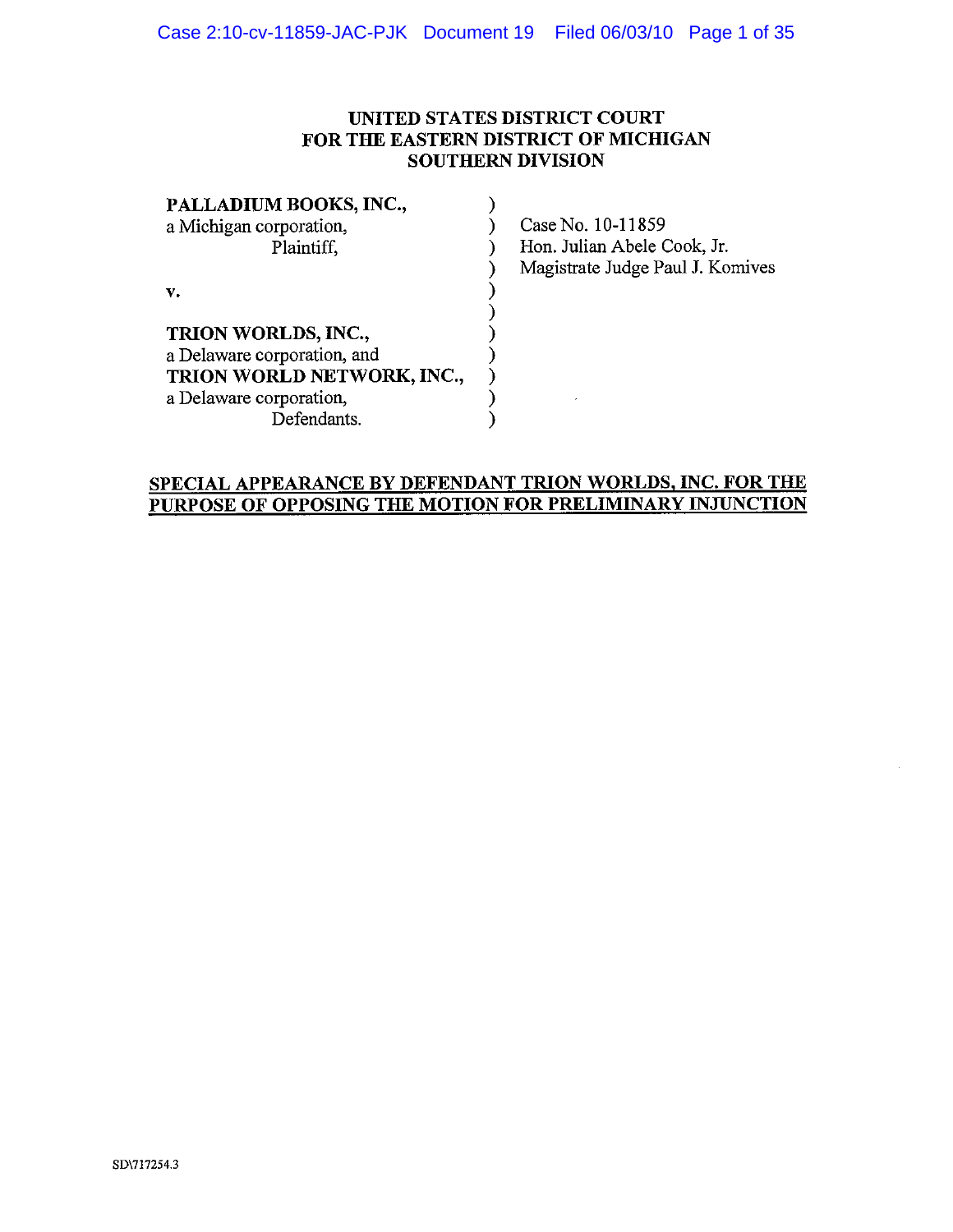# **TABLE OF CONTENTS**

|      |                                  | Page                                                                                                                                                                                                                                                                                                                                                                                                                                                                                                                                                                                                                                                                                                                                                                                                                                                                                                                                                                                                                               |  |
|------|----------------------------------|------------------------------------------------------------------------------------------------------------------------------------------------------------------------------------------------------------------------------------------------------------------------------------------------------------------------------------------------------------------------------------------------------------------------------------------------------------------------------------------------------------------------------------------------------------------------------------------------------------------------------------------------------------------------------------------------------------------------------------------------------------------------------------------------------------------------------------------------------------------------------------------------------------------------------------------------------------------------------------------------------------------------------------|--|
| I.   |                                  |                                                                                                                                                                                                                                                                                                                                                                                                                                                                                                                                                                                                                                                                                                                                                                                                                                                                                                                                                                                                                                    |  |
| Π.   |                                  |                                                                                                                                                                                                                                                                                                                                                                                                                                                                                                                                                                                                                                                                                                                                                                                                                                                                                                                                                                                                                                    |  |
|      | А.<br><b>B.</b><br>C.<br>D.      |                                                                                                                                                                                                                                                                                                                                                                                                                                                                                                                                                                                                                                                                                                                                                                                                                                                                                                                                                                                                                                    |  |
| III. |                                  |                                                                                                                                                                                                                                                                                                                                                                                                                                                                                                                                                                                                                                                                                                                                                                                                                                                                                                                                                                                                                                    |  |
|      | A.<br>Β.<br>C.<br>D.<br>Ε.<br>F. | This Court Should Deny the Motion Because It Does Not Have Jurisdiction<br>1.<br>Palladium Books Is Unlikely to Prevail on the Merits of Its Trademark<br>Infringement Claim Because It Has Limited Trademark Rights and There<br>Palladium Books Has Very Limited Protectable Trademark Rights,<br>1.<br>2.<br>Palladium Books Has Failed to Demonstrate That Confusion Is<br>Likely<br>Both Companies Use Prominently Featured House Marks 11<br>(a)<br>(b)<br>(c)<br>Users of Online MMO Games Are Sophisticated18<br>(d)<br>Trion Worlds' MMO Game Is Different From Palladium's<br>(e)<br>Books<br>Trion Worlds Had No Intention of Trading on Palladium<br>(f)<br>Palladium Books' "Evidence" of Actual Confusion is<br>(g)<br>Palladium Books' Claims of Imminent Expansion Into<br>(h)<br>(i)<br>Palladium Books Is Unlikely to Suffer Irreparable Harm and the Balance of<br>Public Interest Would Not Be Served as There Is No Likelihood of<br>A Substantial Bond Is Necessary and Appropriate as a Prerequisite to Any |  |
| IV.  |                                  |                                                                                                                                                                                                                                                                                                                                                                                                                                                                                                                                                                                                                                                                                                                                                                                                                                                                                                                                                                                                                                    |  |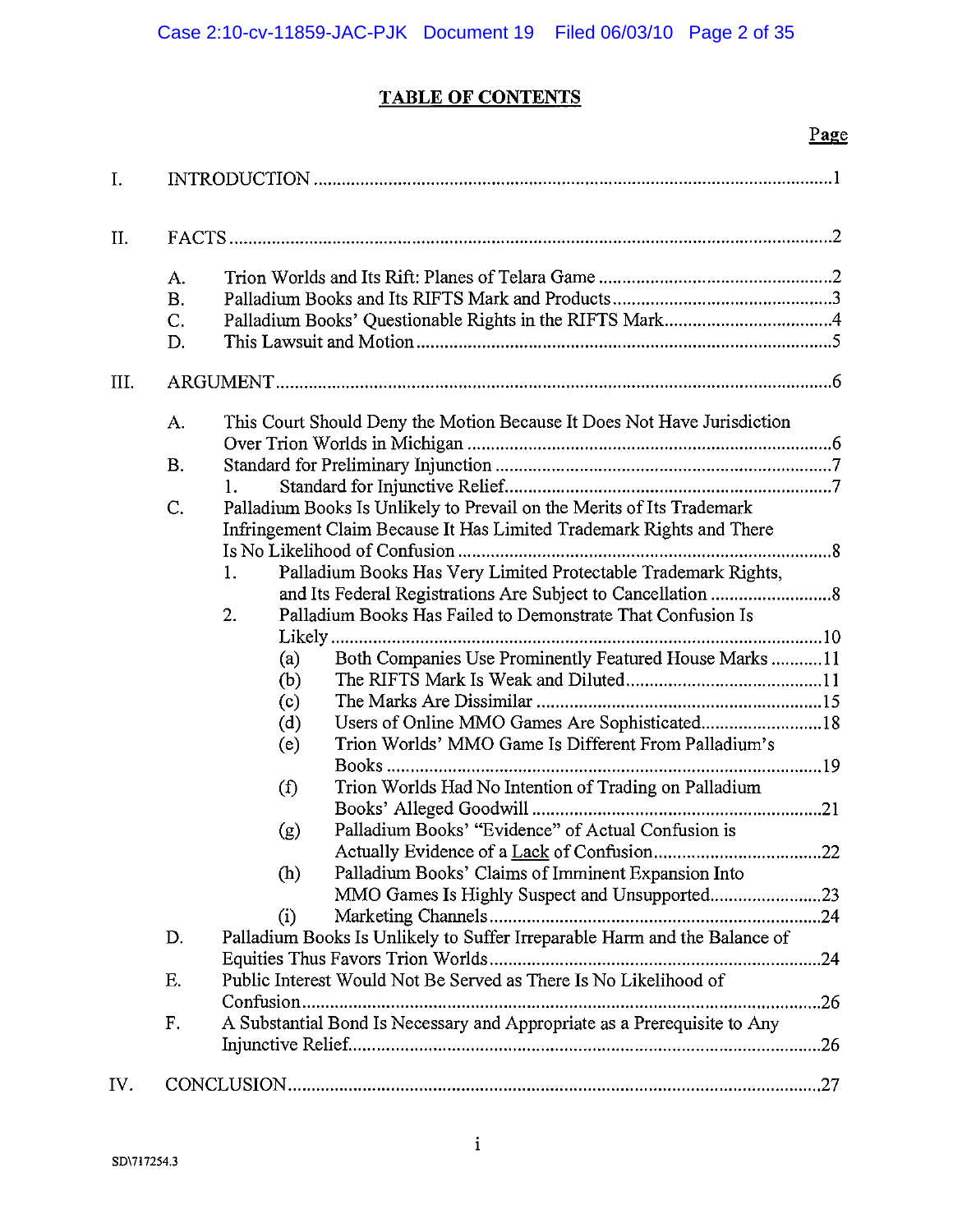# TABLE OF AUTHORITIES

# $\underline{Page(s)}$

## **CASES**

| Audi AG v. D'Amato,                                                       |
|---------------------------------------------------------------------------|
| AutoZone, Inc. v. Tandy Corp.,                                            |
| Bird v. Parsons,                                                          |
| Cooper Indus., Inc. v. U.S. E.P.A.,                                       |
| Daddy's Junky Music Stores v. Big Daddy's Family Music Ctr.,              |
| Detroit Newspaper Publishers Ass'n v. Detroit Typographical Union No. 18, |
| eBay, Inc. v. MercExchange, L.L.C.,                                       |
| Frisch's Rests. v. Elby's Big Boy,                                        |
| Homeowners Group, Inc. v. Home Mktg. Specialists, Inc.,                   |
| In re MBNA Am. Bank, N.A.,                                                |
| Jet, Inc. v. Sewage Aeration Sys.,                                        |
| Jimdi, Inc. v. Twin Bay Docs and Prods., Inc.,                            |
| Leary v. Daeschner,                                                       |
| Little Caesar Enters., Inc. v. Pizza Caesar, Inc.,                        |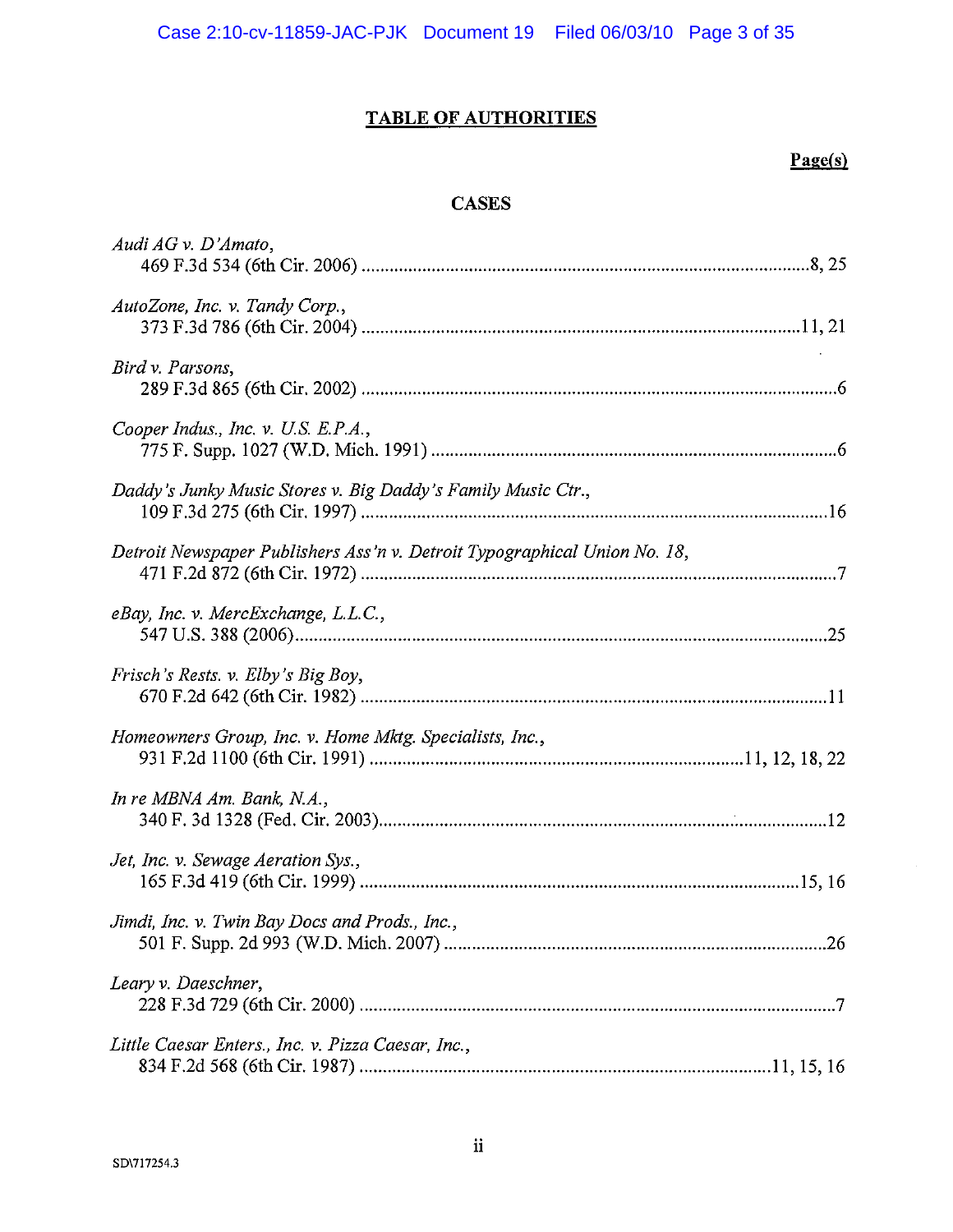| <b>STATUTES</b>                                           |  |  |  |
|-----------------------------------------------------------|--|--|--|
| Wynn Oil Co. v. Am. Way Serv. Corp.,                      |  |  |  |
| Winter v. Natural Res. Def. Council,                      |  |  |  |
| Urbain v. Knapp Bros. Mfg. Co.,                           |  |  |  |
| Universal City Studios, Inc. v. Nintendo Co.,             |  |  |  |
| Therma-Scan, Inc. v. Thermoscan, Inc.,                    |  |  |  |
| Taubman v. Webfeats,                                      |  |  |  |
| Steel Co. v. Citizens for a Better Env't,                 |  |  |  |
| Salinger v. Colting,                                      |  |  |  |
| Safer, Inc. v. OMS Invs., Inc.,                           |  |  |  |
| Roth v. Bank of Commw.,                                   |  |  |  |
| New York City Triathlon, LLC v. NYC Triathlon Club, Inc., |  |  |  |
| Natural Footwear, Ltd. v. Hart, Schaffner & Marx,         |  |  |  |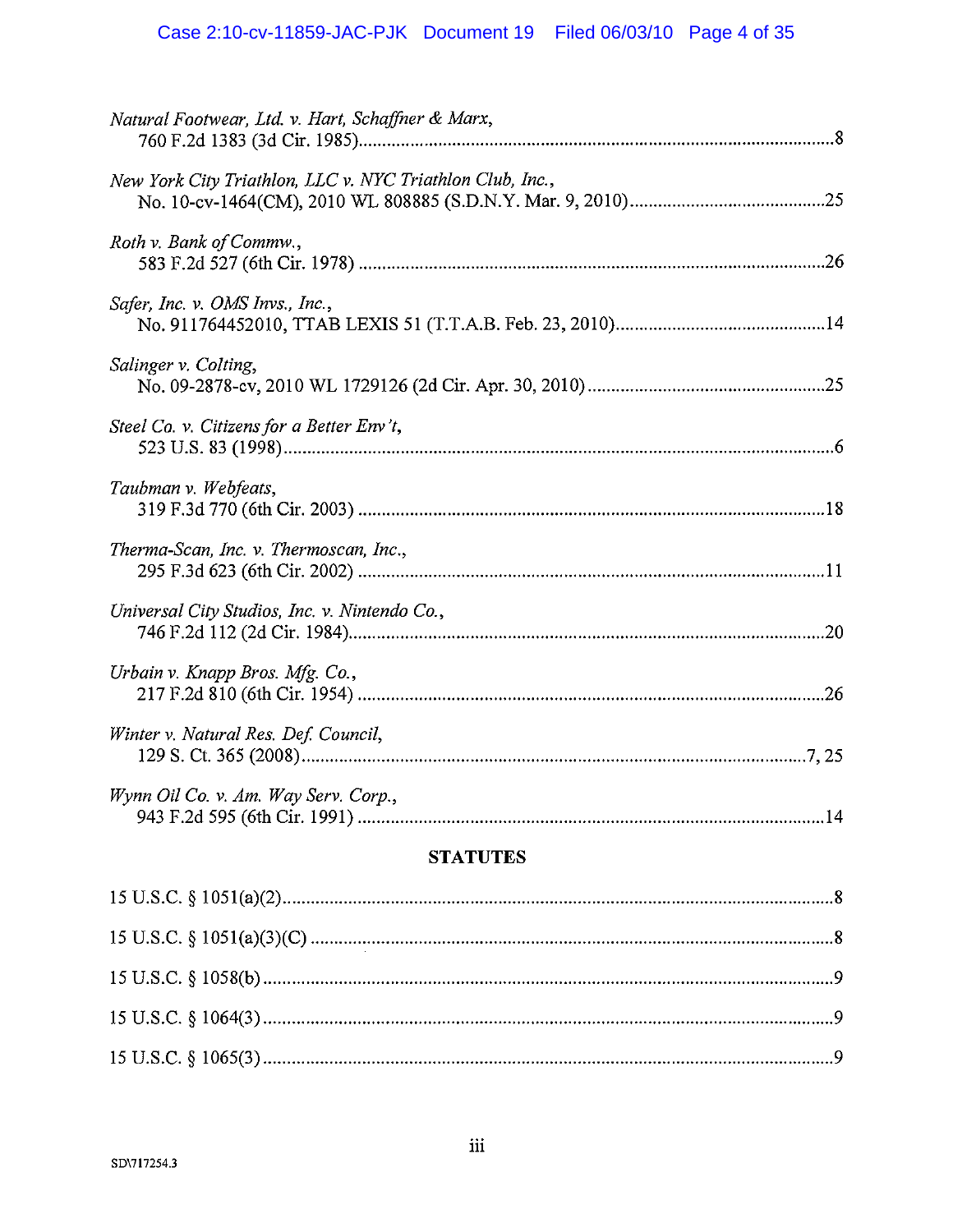# **OTHER AUTHORITIES**

| 21. Thomas McCarthy, McCarthy on Trademarks and Unfair Competition § 23:9 22         |
|--------------------------------------------------------------------------------------|
| 2 J. Thomas McCarthy, McCarthy on Trademarks and Unfair Competition § 23:15 (1984)16 |
| 2 J. Thomas McCarthy, McCarthy on Trademarks and Unfair Competition § 11:69 (2010)12 |

# **RULES**

 $\sim 10^{-1}$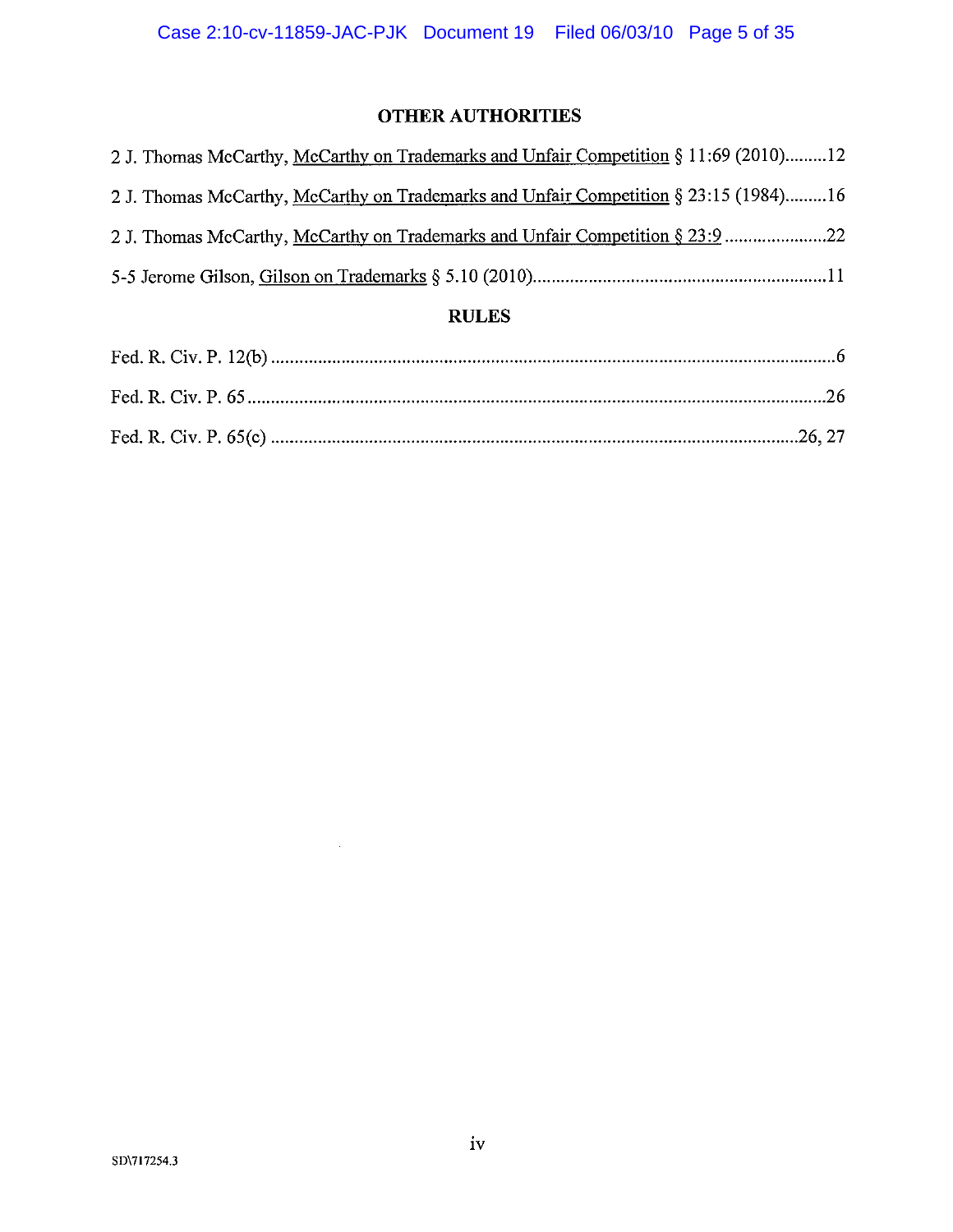### STATEMENT OF ISSUES PRESENTED

Whether this court has jurisdiction to even consider the merits of Plaintiff's motion for preliminary injunction before ruling on Trion Worlds' motion to dismiss for lack of personal jurisdiction?

### **Defendant Trion Worlds Answers: No**

Whether Plaintiff has demonstrated that it is entitled to the extraordinary relief of a preliminary injunction by showing that it will suffer irreparable injury despite the fact that the only event identified by Plaintiff in its motion is an upcoming industry-only trade show in Los Angeles where no products will be offered for sale?

### **Defendant Trion Worlds Answers: No**

Whether this Court should refuse to grant the extraordinary injunctive relief Plaintiff seeks in its motion because Plaintiff has failed to demonstrate a strong likelihood of success on the merits, failed to demonstrate that it will suffer an irreparable injury (much less that any injury is imminent), failed to demonstrate that an injunction will not cause substantial harm to others, and failed to demonstrate that an injunction would be in the public interest?

### **Defendant Trion Worlds Answers: Yes**

In the event that this Court determines that it has jurisdiction and that the extraordinary relief Plaintiff seeks is warranted, whether this Court should require a substantial bond pursuant to Fed. R. Civ. P. 65 to pay the concrete, demonstrable costs and damages that will be sustained by Trion Worlds if it is later found to have been wrongfully enjoined?

### **Defendant Trion Worlds Answers: Yes**

 $\mathbf{V}$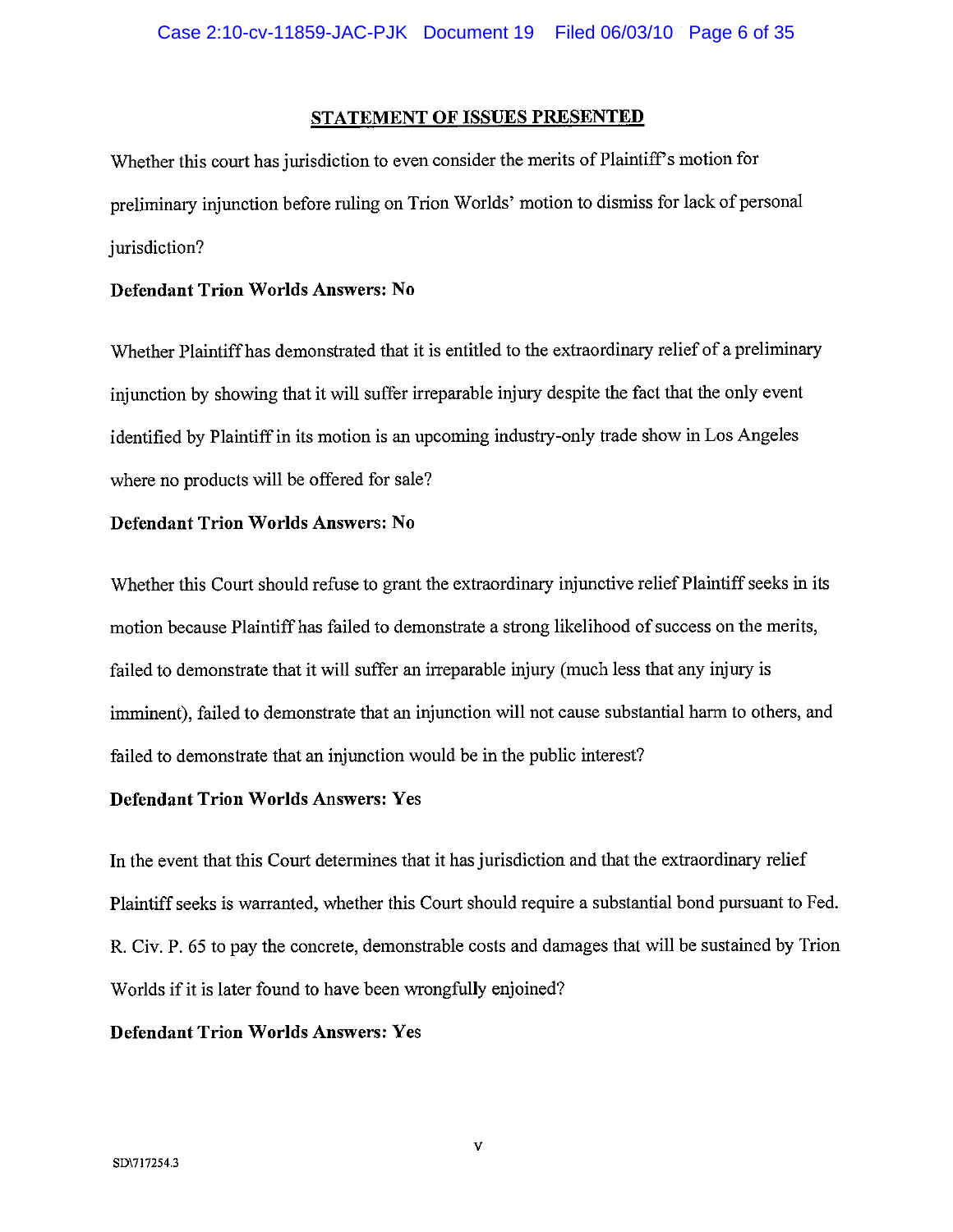### CONTROLLING OR MOST APPROPRIATE AUTHORITIES

Whether This Court Must Rule on Jurisdictional Issues Before Considering the Merits

- 1. Steel Co. v. Citizens for a Better Env't, 523 U.S. 83 (1998)
- 2. Bird v. Parsons, 289 F.3d 865 (6th Cir. 2002)

Whether Plaintiff is Entitled to the Injunctive Relief

- 1. Fed. R. Civ. P. 65
- 2. Leary v. Daeschner, 228 F.3d 729 (6th Cir. 2000)
- 3. Winter v. Natural Res. Def. Council, 129 S. Ct. 365 (2008)
- 4. Detroit Newspaper Publishers Ass'n v. Detroit Typographical Union No. 18, 471 F.2d 872 (6th Cir. 1972)
- 5. eBay, Inc. v. MercExchange, L.L.C., 547 U.S. 388 (2006)
- 6. Little Caesar Enters., Inc. v. Pizza Caesar, Inc., 834 F.2d 568 (6th Cir. 1987)
- 7. Homeowners Group, Inc. v. Home Mktg. Specialists, Inc., 931 F.2d 1100 (6th Cir. 1991)
- 8. *Jet, Inc. v. Sewage Aeration Sys.*, 165 F.3d 419 (6th Cir. 1999)
- 9. AutoZone, Inc. v. Tandy Corp., 373 F.3d 786 (6th Cir. 2004)
- 10. Kellogg Co. v. Toucan Golf, Inc., 337 F.3d 616 (6th Cir. 2003)

In the Event That Injunctive Relief is Granted, Whether This Court Should Require a Bond

- 1. Fed. R. Civ. P. 65
- 2. *Urbain v. Knapp Bros. Mfg. Co.*, 217 F.2d 810 (6th Cir. 1954)
- 3. Roth v. Bank of Commw., 583 F.2d 527 (6th Cir. 1978)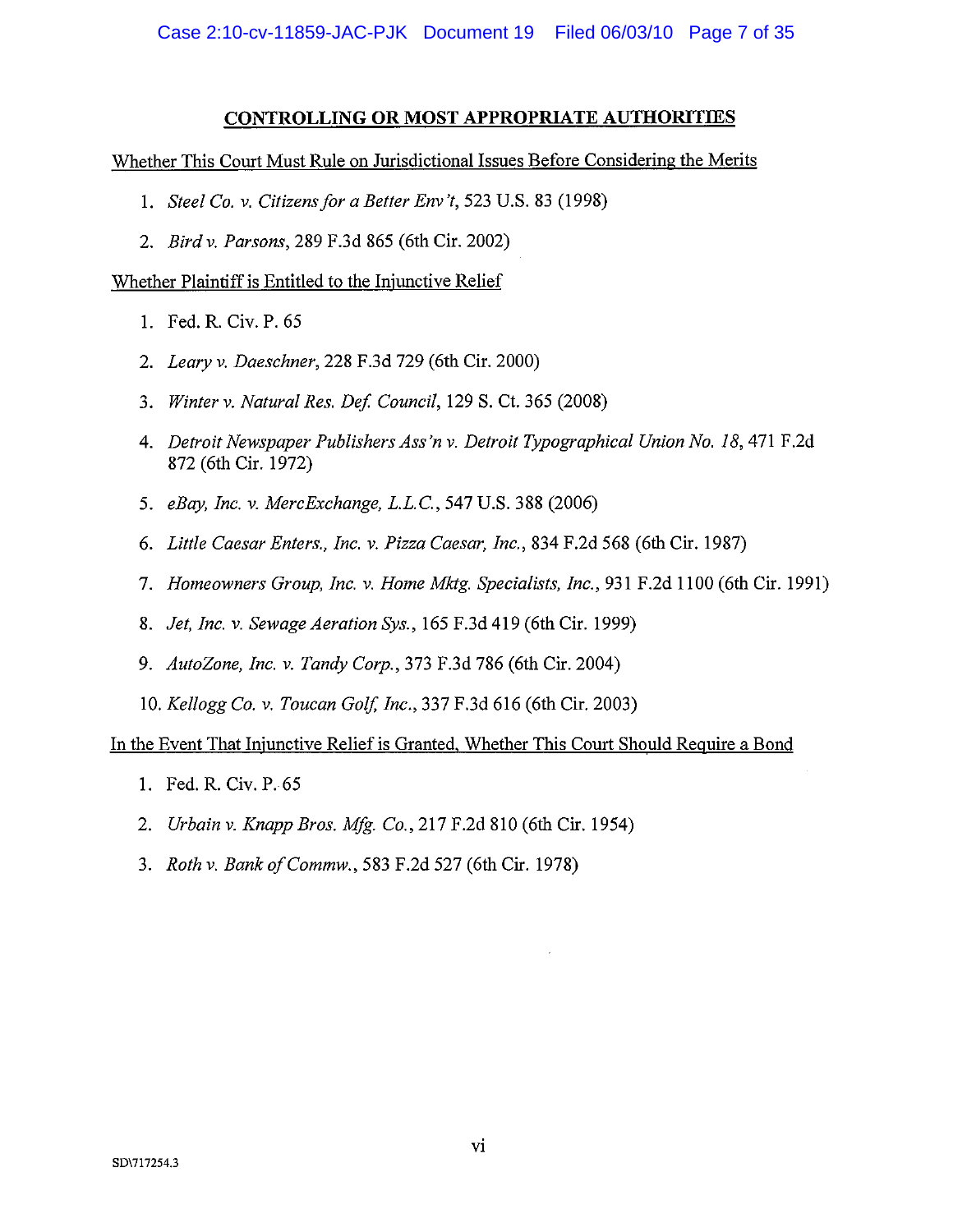#### L. **INTRODUCTION**

Even though it filed its original complaint almost a month ago and nothing of consequence has changed since then, plaintiff Palladium Books, Inc. ("Palladium Books") asks this Court to hear and decide on an expedited basis a motion for injunctive relief against defendant Trion Worlds, Inc.<sup>1</sup> ("Trion Worlds"). Palladium Books has known for months about the E3 trade show beginning on June 15th.<sup>2</sup> This delay alone demonstrates lack of irreparable injury and mandates denial of the motion. By waiting for a month and only now seeking relief on an expedited basis, Palladium Books seeks to severely harm Trion Worlds and limit Trion Worlds' opportunity to investigate and respond to its claims. Even so, Trion Worlds has identified several fatal problems with the motion for injunctive relief (the "Motion"):

- This Court does not have personal jurisdiction over Trion Worlds, and thus cannot order the relief that Palladium Books seeks. Trion Worlds filed a motion to dismiss and, pursuant to controlling case law, asks the Court to decide that motion before ruling on Palladium Books' Motion.
- It is highly unlikely that Palladium Books can establish the requisite likelihood of consumer confusion because the parties each make very prominent use of their distinctive company names and primary house marks - "Palladium Books" Palladium Books and "Trion Worlds" ULSA The

The marks at issue – aside from always being used in connection with the very different and distinctive company names and marks shown above  $-$  are descriptive secondary

<sup>&</sup>lt;sup>1</sup> Palladium Books sued Trion World Network, Inc. and Trion Worlds, Inc. They are the same: Trion World Network changed its name to Trion Worlds on April 16, 2010. Dunne Decl. 12.

<sup>&</sup>lt;sup>2</sup> Indeed, Palladium Books admitted in its complaint that it knew of Trion Worlds' attendance at the E3 trade show in 2009. Compl. at  $\P$  23.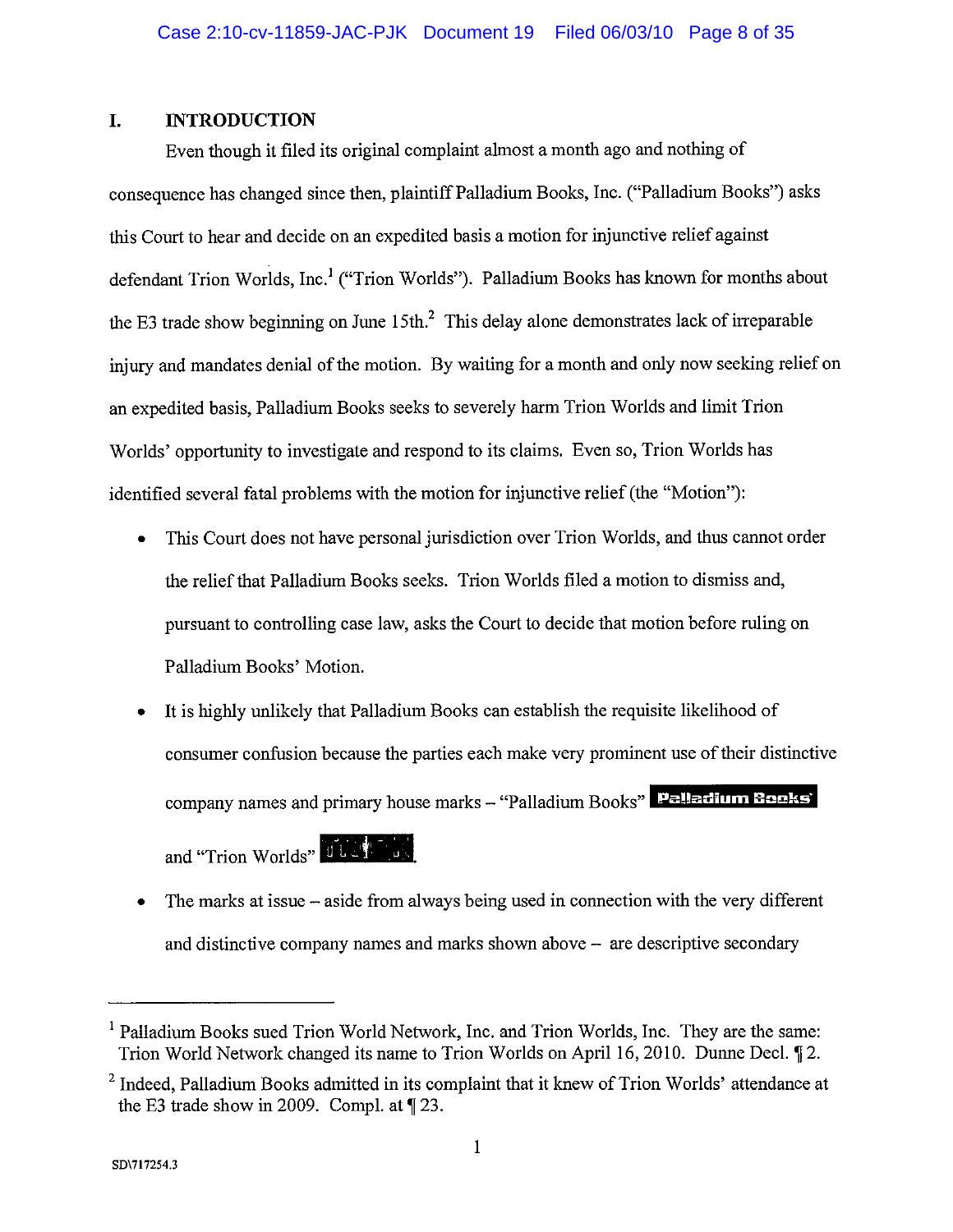marks that describe the plot and theme of the book or game (like war or warfare for military books and games) and thus are weak and entitled to little protection.

- There are over 1,000 third party uses of the term "Rift" or "Rifts" on books, movies, TV shows, and video games, including over 25 books alone in the sci-fi/fantasy category.
- Trion Worlds uses a different descriptive secondary mark in a different market where sophisticated people will not be confused.
- Palladium Books does not have valid trademark rights in the relevant video game market, and therefore cannot demonstrate that it is entitled to extraordinary provisional relief.
- Trion Worlds is filing petitions to cancel Palladium Books' trademark registrations for fraud on the United States Patent and Trademark Office ("USPTO"). Palladium Books cannot seek injunctive relief based on these registrations and has made no showing of any common law trademark rights.
- Palladium Books' Motion relies on unauthenticated and selectively quoted excerpts from unknown internet sources to support the claim for relief.
- Palladium Books' case is likely to become weaker as Trion Worlds is allowed to obtain discovery to refute Palladium Books' presently uncorroborated claims.

Accordingly, the Motion should be denied.

#### П. **FACTS**

#### Trion Worlds and Its Rift: Planes of Telara Game А.

Trion Worlds is a cutting edge developer of connected video games. Dunne Decl. 13. Formed in 2006, Trion Worlds is currently developing three server-based MMO games, including its highly-anticipated "Rift: Planes of Telara" fantasy game (the "R:PoT Game"). Id. The game is still under development, and is not yet operational. *Id.* The R:PoT Game will involve thousands of participants interacting and playing online. Id.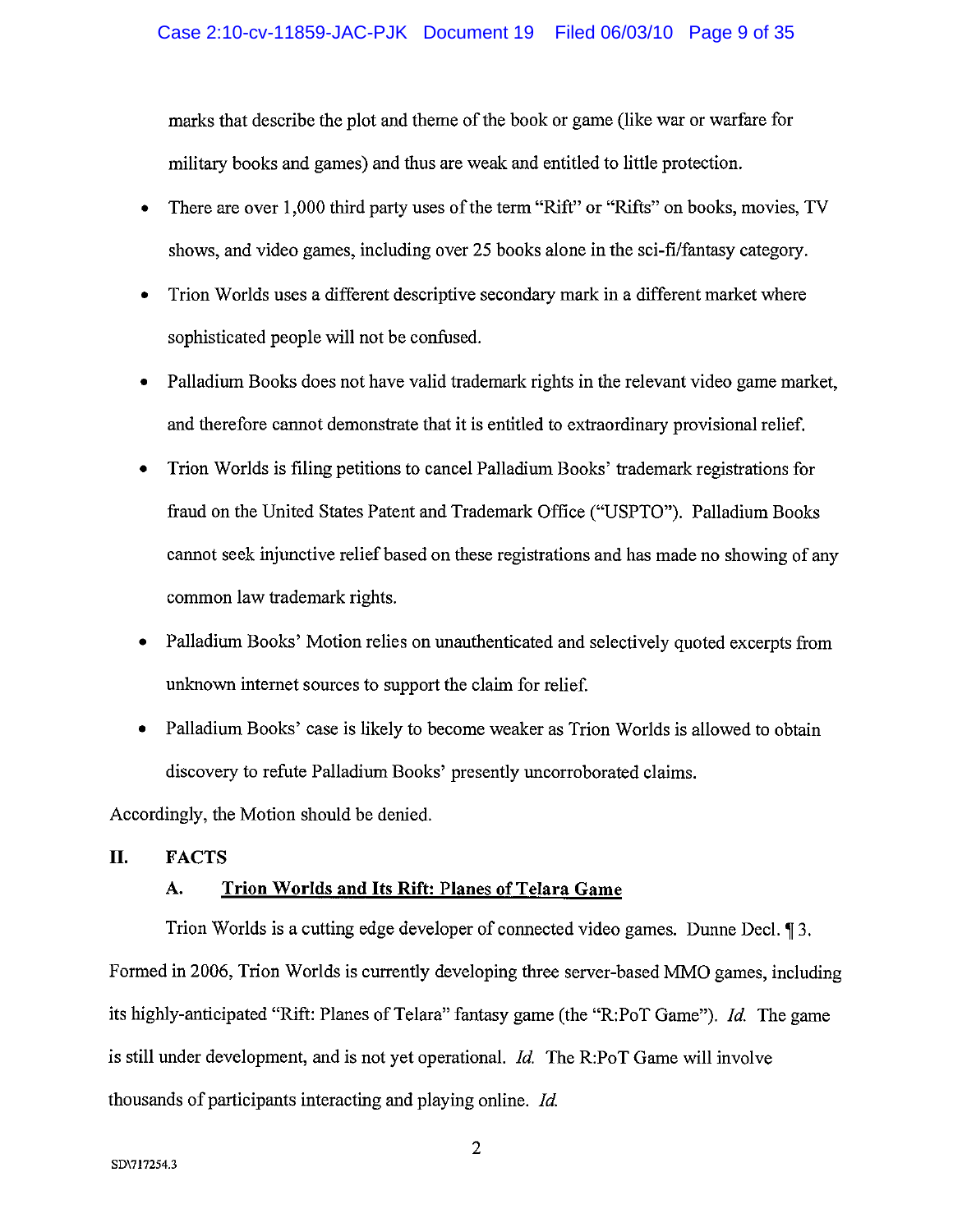### Case 2:10-cv-11859-JAC-PJK Document 19 Filed 06/03/10 Page 10 of 35

The R:PoT Game was first unveiled in June 2009 at the E3 industry-only trade show under the name "Heroes of Telara." *Id.* 14. Trion Worlds then continued to develop the technology and content of the game and to adopt a new name that better communicated its feel and origin story. Id. In late 2009, Trion Worlds decided on "Rift: Planes of Telara," as that name appropriately captured the theme and storyline of the game, which involves a rich medieval world with swordplay, dragons, and magic, that is being torn apart by mysterious dimensional rifts. Id. Trion Worlds launched the official website for the R:PoT Game on April 26, 2010, amidst much media fanfare. Id. 15. The website clearly marks every page with Trion Worlds' distinctive

ti ali  $\mathbb{R}$  and clearly indicates that the company is located in California. Ex. house mark, l 1. The website contains screenshots, concept art, short videos, descriptions of the game's storyline and characters, and user forums. Dunne Decl. 15. Trion Worlds also intends to feature its R:PoT Game at the upcoming industry-only trade show E3, to be held in mid-June in Los Angeles, and has invested substantial amounts of money in preparing for that show. *Id.*  $\P$ 7. Trion Worlds' exhibitor space will feature not only the R:PoT Game but also some of Trion Worlds' other games. *Id.* Trion has spent over \$500,000 in unrecoverable costs in launching the R:PoT Game and preparing for E3. Id.

#### **B.** Palladium Books and Its RIFTS Mark and Products

Palladium Books publishes books about various "pen and paper" role-playing games, which all take place in the same "Megaverse" and follow the same set of master rules. Ex. 2. According to its website, Palladium Books released a book entitled "Rifts" in 1990. Id. The cover of the book included the phrase "Palladium Books presents:" preceding the title. Ex. 3. The title "Rifts" describes a key premise of the story: "The Earth we once knew is gone. It has joined the larger fraternity of magical worlds in the Megaverse<sup>®</sup> connected to countless alien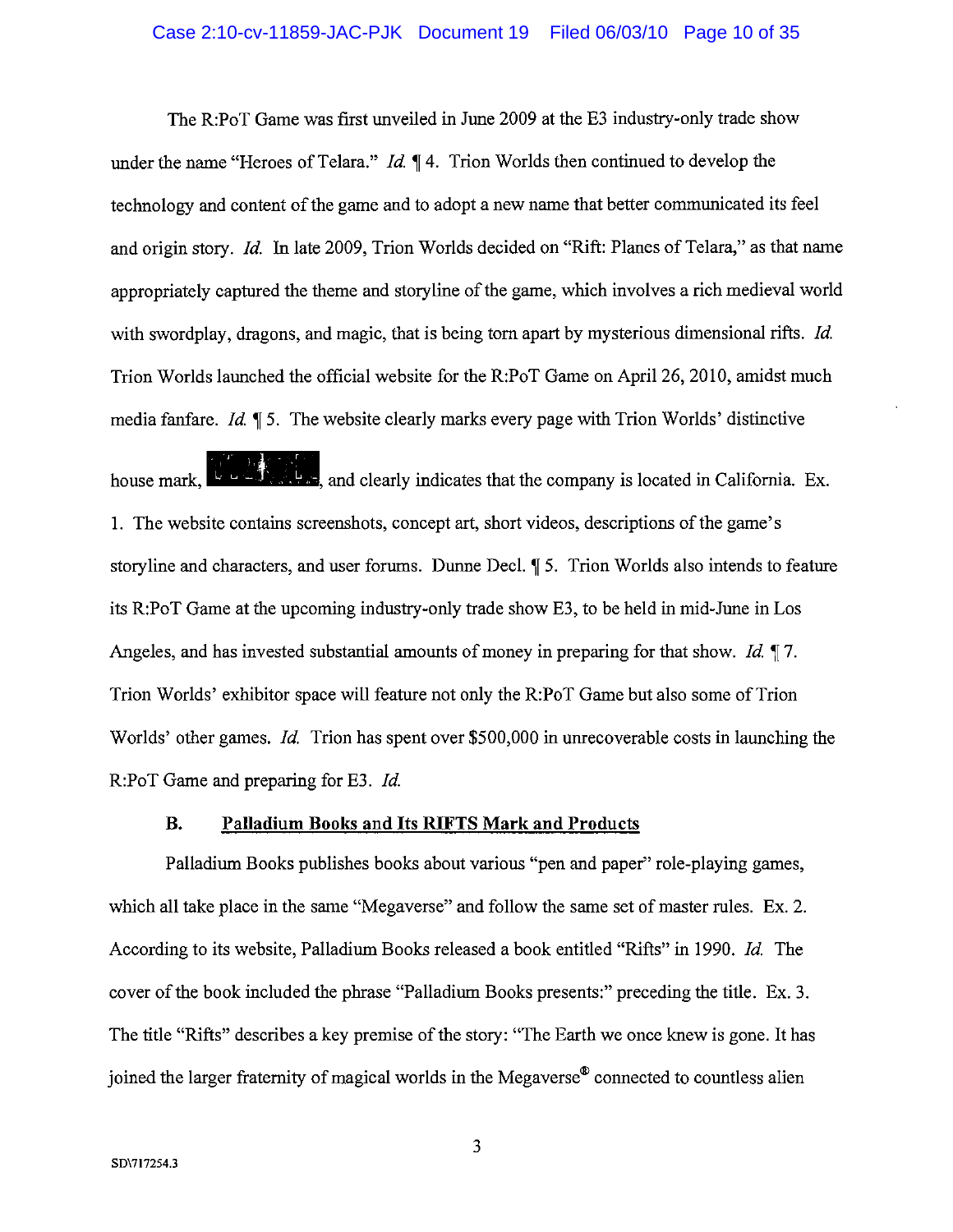### Case 2:10-cv-11859-JAC-PJK Document 19 Filed 06/03/10 Page 11 of 35

worlds and dimensions via the Rifts and realities cross into one another." Ex. 4. Over the next few years, Palladium Books introduced other "Rifts" books which included the same Palladium Books house mark and sometimes included a subtitle located beneath the term "Rifts":





As time has gone on, Palladium Books' games have become less relevant, and appear to have waned in popularity and commercial success (the main RIFTS book has only sold 250,000 copies in over 20 years on the market; 45,000 of those were in its first year). Ex. 2. Even its fans bemoan the lack of originality in the RIFTS materials and unwieldy set of rules. Ex. 5. The RIFTS books had a brief period of renewed excitement in 2003 when it was announced that Walt Disney Studios had optioned the books for a potential movie, but nothing has come of that relationship during the ensuing seven years. Exs. 2, 6. Indeed, in 2006, Palladium Books acknowledged, "The Rifts movie? Stalled." Ex. 6 at 2. Palladium Books has similarly failed to break into the video game market. Indeed, its owner characterized the video game joint venture with Nokia in 2005 as "stillborn." Id.

#### Palladium Books' Ouestionable Rights in the RIFTS Mark C.

In the First Amended Verified Complaint ("FAVC") and Motion, Palladium Books claims expansive rights in the RIFTS mark covering a variety of goods, in particular for video games. See FAVC ¶ 16; Motion at 1-2. These rights, however, are illusory, and were obtained fraudulently. Palladium Books' federal registrations suffer from the following fatal defects:

The registration for video games (No. 2,045,806) claims a first use date of May 1995, and continuous use since that date. Fossum Decl. ¶¶ 4, 8. Palladium Books admitted on its website, however, that the video game (which is not even a video game, but instead just a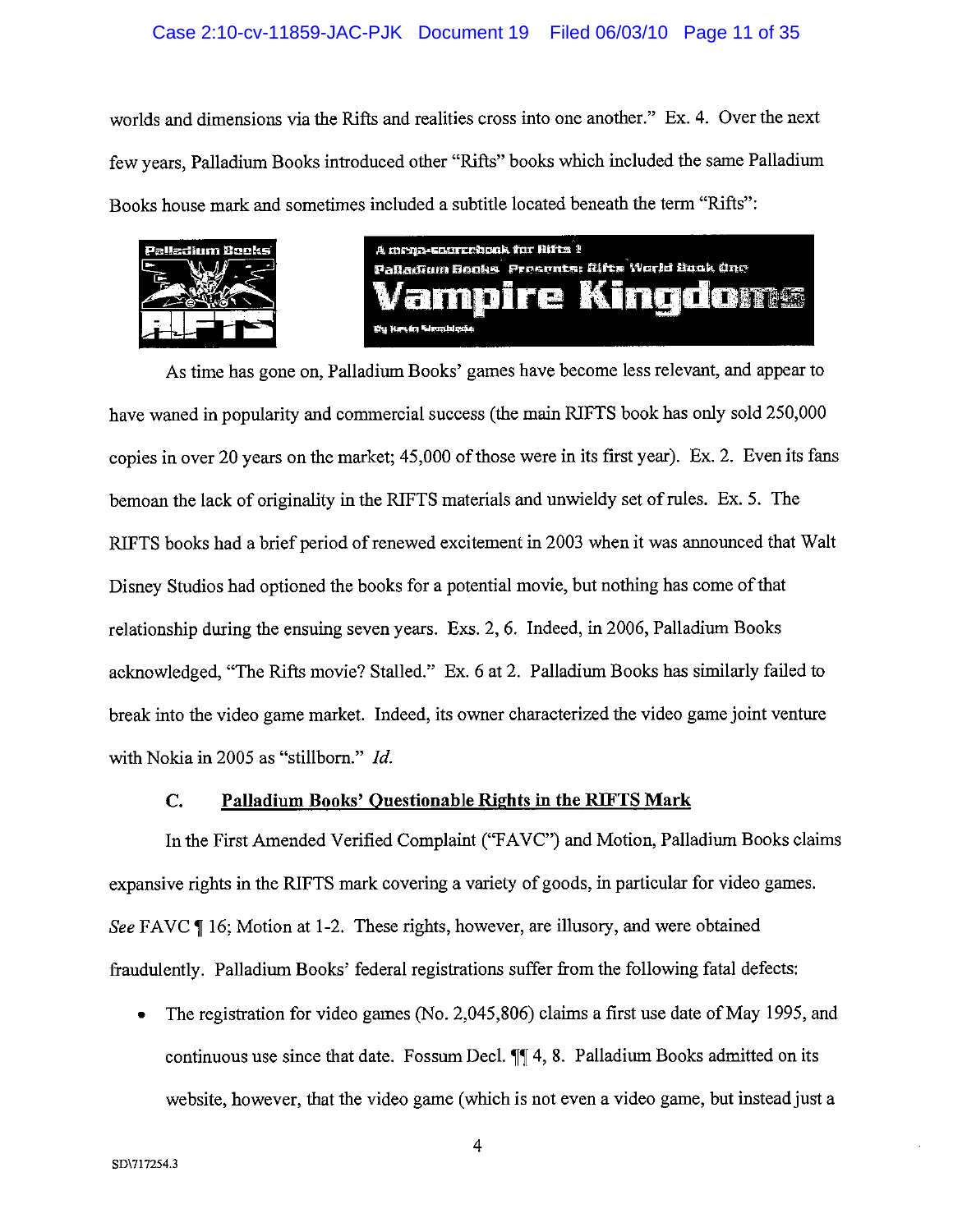basic utility software program) was "created...back in 1995. The software made it to the market but only lasted a few months before it was pulled due to bugs." Exs. 7, 24 at 4 (emphasis added). Trion Worlds intends to file a petition to cancel this registration.

- The registration for movies and television shows (No. 3,036,181) claims a first use date of  $\bullet$ October 14, 2005, but the RIFTS mark has never been used on a movie or TV show. Fossum Decl. II 9, 12. Indeed, Palladium Books admits that no movie has been released or is in production – one is only "anticipated" to "go into production next year." FAVC 13; Motion at 15. Trion Worlds intends to file a petition to cancel this registration.
- The PROMISE OF POWER registration (No. 3.213.944) does not even contain the word RIFTS, contrary to Palladium Books' suggestion in the FAVC (¶ 20) that it owns a registration for the mark "Rifts: Promise of Power" for computer games. Fossum Decl, ¶ 14. According to Palladium Books, the Promise of Power game was "stillborn," and "Finding it anywhere . . . required an act of God." Ex. 6. Trion Worlds intends to seek cancellation of this registration.

#### D. This Lawsuit and Motion

Without any prior notice, Palladium Books filed a lawsuit in the Eastern District of Michigan on May 7, 2010 for trademark infringement and related claims. Palladium Books then amended its verified complaint on May 27, 2010. After the filing of the initial Complaint, Trion Worlds did not make any significant marketing launches or other special efforts for the R:PoT Game. Yet three weeks later, on May 28th, Palladium Books filed a motion seeking a emergency relief and/or expedited hearing of its Motion.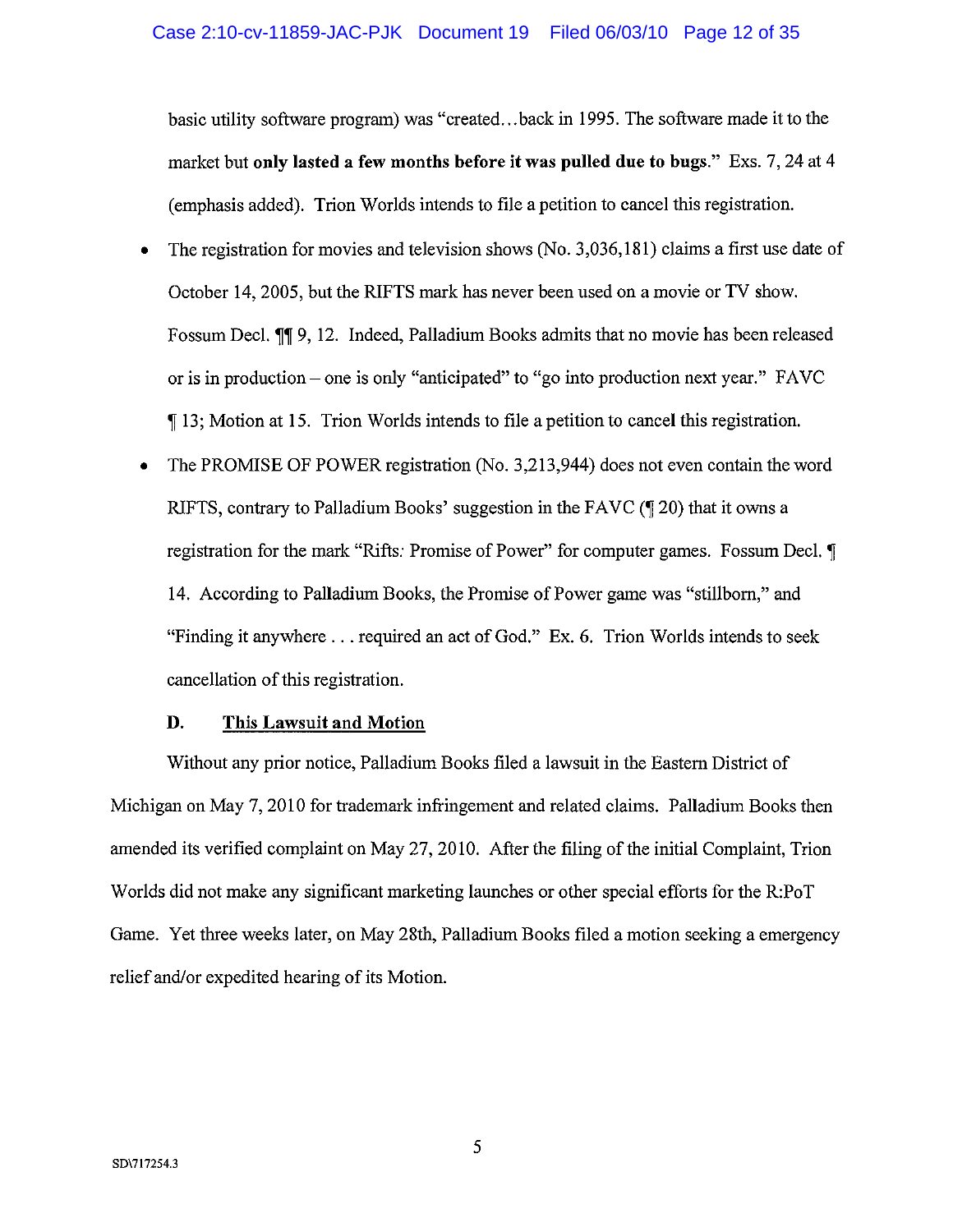#### III. **ARGUMENT**

#### This Court Should Deny the Motion Because It Does Not Have Jurisdiction А. **Over Trion Worlds in Michigan**

As a threshold matter, this Court must first determine whether it has personal jurisdiction over Trion Worlds before it can address the merits of the case, including issuing injunctive relief. See Steel Co. v. Citizens for a Better Env't, 523 U.S. 83, 94-95 (1998) (holding that "[t]he requirement that jurisdiction be established as a threshold matter springs from the nature and limits of the judicial power of the United States and is inflexible and without exception" and that "[w]ithout jurisdiction the court cannot proceed at all in any cause") (quotations omitted); Bird v. Parsons, 289 F.3d 865, 872 (6th Cir. 2002) ("Although it is tempting to avoid addressing Bird's novel theory of personal jurisdiction by assuming, without deciding, that ... defendants are subject to personal jurisdiction . . . and proceed directly to the substantive claims that Bird asserts [failure to state a claim], the Supreme Court has . . . foreclosed this possibility.") (citing Steel, 523 U.S. at 93-95); see also Cooper Indus., Inc. v. U.S. E.P.A., 775 F. Supp. 1027, 1036 (W.D. Mich. 1991) ("This Court may not grant a preliminary injunction if it lacks jurisdiction over the claim before it. Therefore, I must decide the jurisdictional question before evaluating plaintiff's request for injunctive relief, as the latter issue is moot if this Court is without jurisdiction.").

Trion Worlds filed a motion to dismiss pursuant to Federal Rule of Civil Procedure 12(b) on May 31, 2010 showing, among other things, that the Court lacks personal jurisdiction over Trion Worlds. Dkt. No. 13. Trion Worlds respectfully submits that the Court should rule on the jurisdictional issue first and address the instant Motion only if it finds jurisdiction. However, should the Court determine that it has personal jurisdiction over Trion Worlds, venue in this District is proper, and no convenience transfer is warranted, then Trion Worlds asks the Court to deny the Motion in its entirety for the reasons set forth below.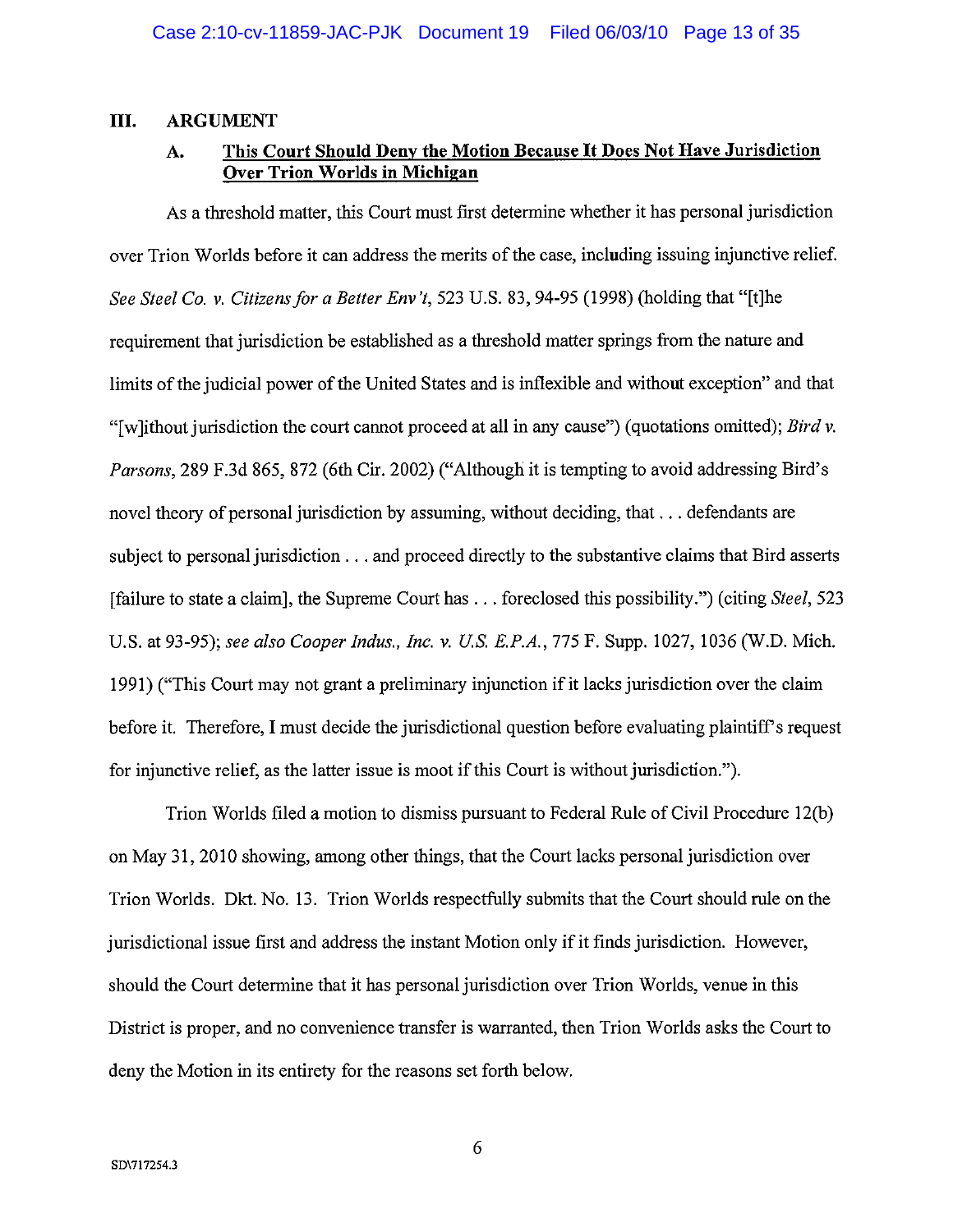#### **Standard for Preliminary Injunction B.**

#### Standard for Injunctive Relief 1.

In deciding a motion for preliminary injunction, the Court must balance four factors: (1) whether the movant has a strong likelihood of success on the merits; (2) whether the movant would otherwise suffer irreparable injury; (3) whether issuance of a preliminary injunction would cause substantial harm to others; and (4) whether the public interest would be served by issuance of a preliminary injunction. Leary v. Daeschner, 228 F.3d 729, 736 (6th Cir. 2000) (quotation omitted). These four factors "are to be balanced against one another." Id. While the first two factors normally are considered the most important, the United States Supreme Court has held that in deciding motions for injunctive relief, courts still "must balance the competing claims of injury" and "should pay particular regard for the public consequences in employing the extraordinary remedy of injunction." Winter v. Natural Res. Def. Council, 129 S. Ct. 365, 377-78 (2008) (quotations omitted).

Palladium Books dramatically understates the heavy burden it carries to obtain injunctive relief. A preliminary injunction "is an extraordinary remedy involving the exercise of a very farreaching power, which is to be applied 'only in [the] limited circumstances' which clearly demand it." Leary, 228 F.3d at 739 (citations omitted); see also Winter, 129 S. Ct. at 376 (preliminary injunction is an "extraordinary remedy"). "There is no power the exercise of which is more delicate, which requires greater caution, deliberation, and sound discretion, or more dangerous in a doubtful case, than the issuing [of] an injunction." Detroit Newspaper Publishers Ass'n v. Detroit Typographical Union No. 18, 471 F.2d 872, 876 (6th Cir. 1972) (quotation omitted). The proof required for a plaintiff to obtain injunctive relief "is much more stringent than the proof required to survive a summary judgment motion." Leary, 228 F.3d at 739. Thus, given these requirements, Palladium Books cannot establish the need for injunctive relief.

 $\overline{7}$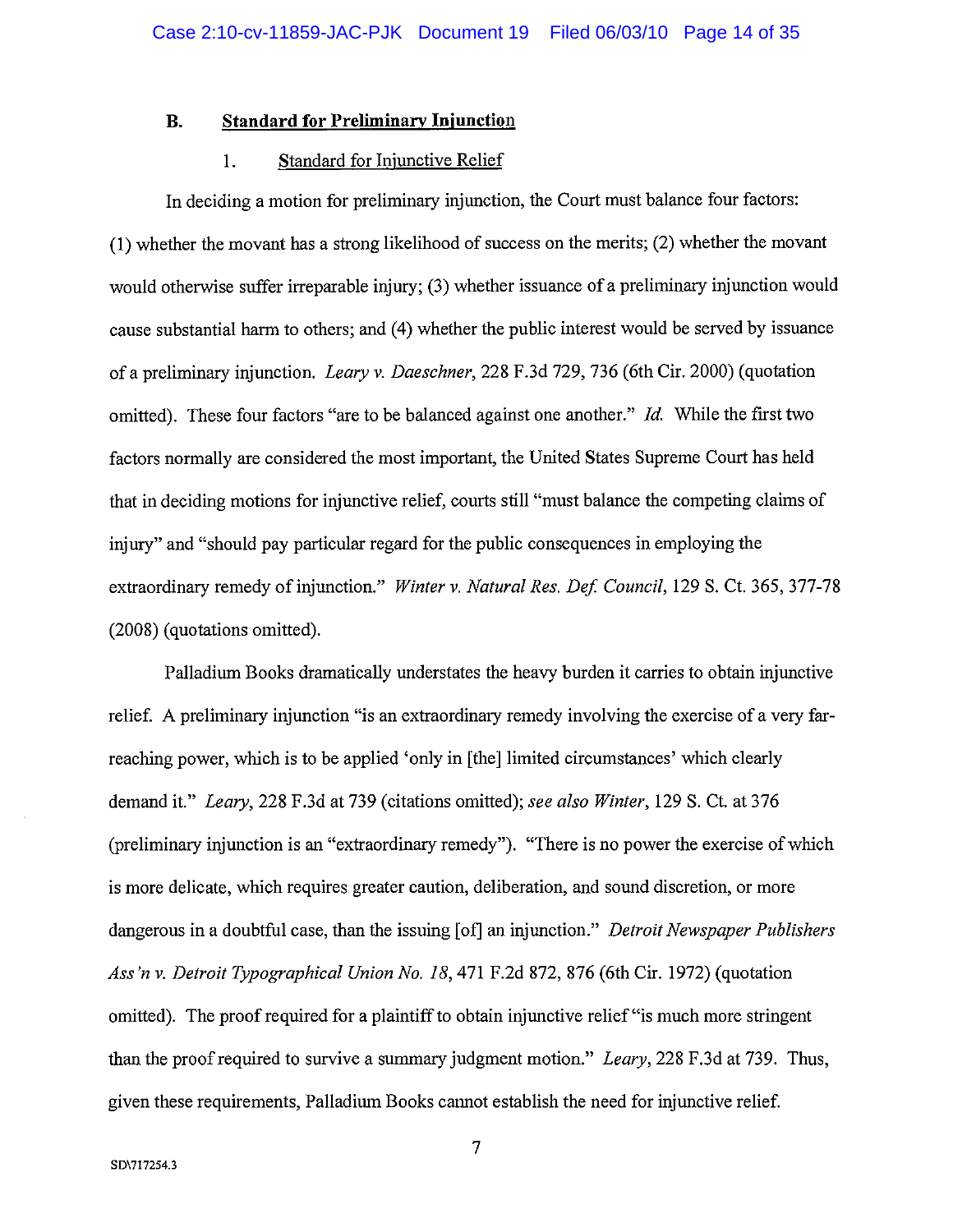### Palladium Books Is Unlikely to Prevail on the Merits of Its Trademark  $C_{\bullet}$ Infringement Claim Because It Has Limited Trademark Rights and There Is No Likelihood of Confusion

Palladium Books Has Very Limited Protectable Trademark Rights, and Its  $\mathbf{1}$ . Federal Registrations Are Subject to Cancellation

The threshold inquiry in every trademark case is whether the plaintiff possesses valid, enforceable rights in a protectable mark. A valid mark must function to identify the source of particular goods to consumers. Audi AG v. D'Amato, 469 F.3d 534, 542 (6th Cir. 2006). Accordingly, trademark rights must be based on bona fide use in commerce on specific goods. Natural Footwear, Ltd. v. Hart, Schaffner & Marx, 760 F.2d 1383, 1395 (3d Cir. 1985). Sporadic or de minimis use in commerce is not sufficient to establish trademark rights, and if such use is not continuous, those rights are subject to abandonment. *Id.* at 1400. Trademark rights are also territorial such that the rights may be limited to a particular state or even city. *Id.* at 1398-99.

To establish common law trademark rights, Palladium Books was required to submit evidence of its use in commerce of its alleged marks, including evidence of the dates, location, and volume of its sales, the nature of the goods bearing each mark, and other evidence sufficient to demonstrate that its use of the mark on particular goods is not sporadic or de minimis and that it has not been abandoned through non-use. Id. Palladium Books has submitted nothing to substantiate its claim to common law rights, and as described below, there are serious questions regarding validity of any of Palladium Books' claimed trademark rights. Without providing evidence, Palladium Books should not be allowed to rely on its common law rights to obtain relief, particularly when Trion Worlds has not yet had the opportunity to obtain discovery.

The validity of Palladium Books' trademark registrations also depends on its ability to demonstrate use in commerce of those marks on the goods described in each registration. 15 U.S.C. §§ 1051(a)(2), (a)(3)(C). In its applications and subsequent declarations of use necessary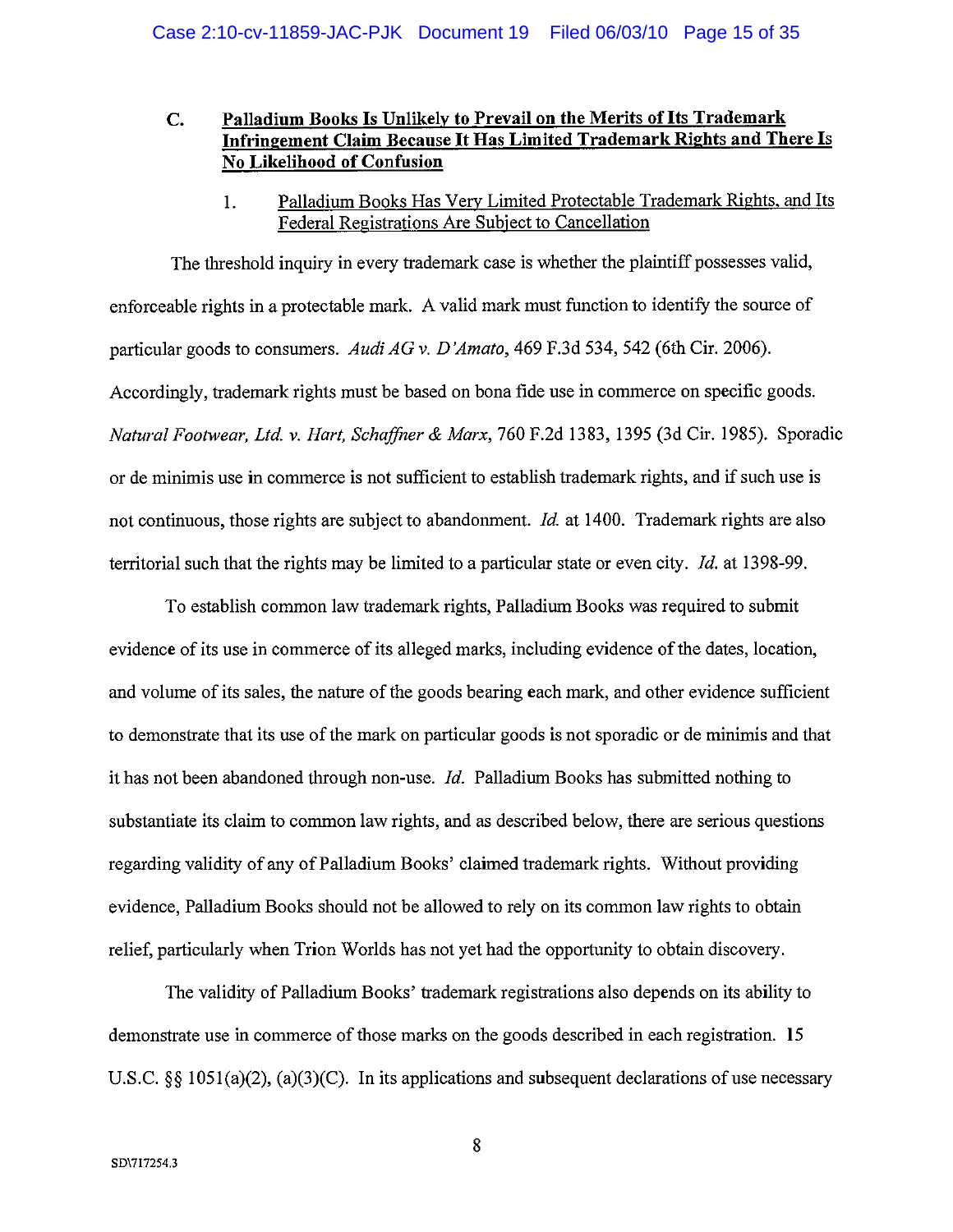### Case 2:10-cv-11859-JAC-PJK Document 19 Filed 06/03/10 Page 16 of 35

to maintain and renew the registrations, Palladium Books was required to make sworn statements to the USPTO that attest to current – and in some cases five years of continuous – use in commerce on the goods described. *Id.*; see also 15 U.S.C. §§ 1058(b), 1065(3). Each of Palladium Books' federally registered marks is subject to cancellation at any time if it is determined that Palladium Books made any misrepresentations during prosecution or maintenance of the registration. 15 U.S.C. § 1064(3). Even based on the limited evidence that Trion Worlds has been able to uncover at this early stage of the case without discovery, it appears that Palladium Books vastly overstates the scope of any trademark rights that it holds, and a number of its registrations are subject to cancellation for fraudulent statements.

In particular, for the RIFTS registration on computer games, Trion Worlds has been unable to identify any use by Palladium Books of RIFTS on computer games sufficient to support the representations made in declarations to the USPTO. The "RIFTS Game Master Companion" originally identified by Palladium Books as the basis for its registration was, according to Palladium Books' own website, pulled from the market before the application was even filed and, even if it were not, it does not fit the description of the goods adopted by Palladium Books. Fossum Decl. ¶ 4; Ex. 7. Further, in 2003, Palladium Books submitted a specimen of a book rather than a computer game when renewing the registration, and there does not appear to be any use of RIFTS on computer games that could support its sworn statement that it had used the mark in commerce continuously for the prior five years on computer games. Fossum Decl.  $\parallel$  8; Ex. 3.

For the RIFTS registration on motion pictures, television programs, videotapes, and DVDs, it similarly appears that Palladium Books has not used the mark in commerce on *any* of the described goods. Palladium Books' ITU application was clearly originally filed in connection with the Walt Disney Studios deal, but, by Palladium Books' own admission, that movie never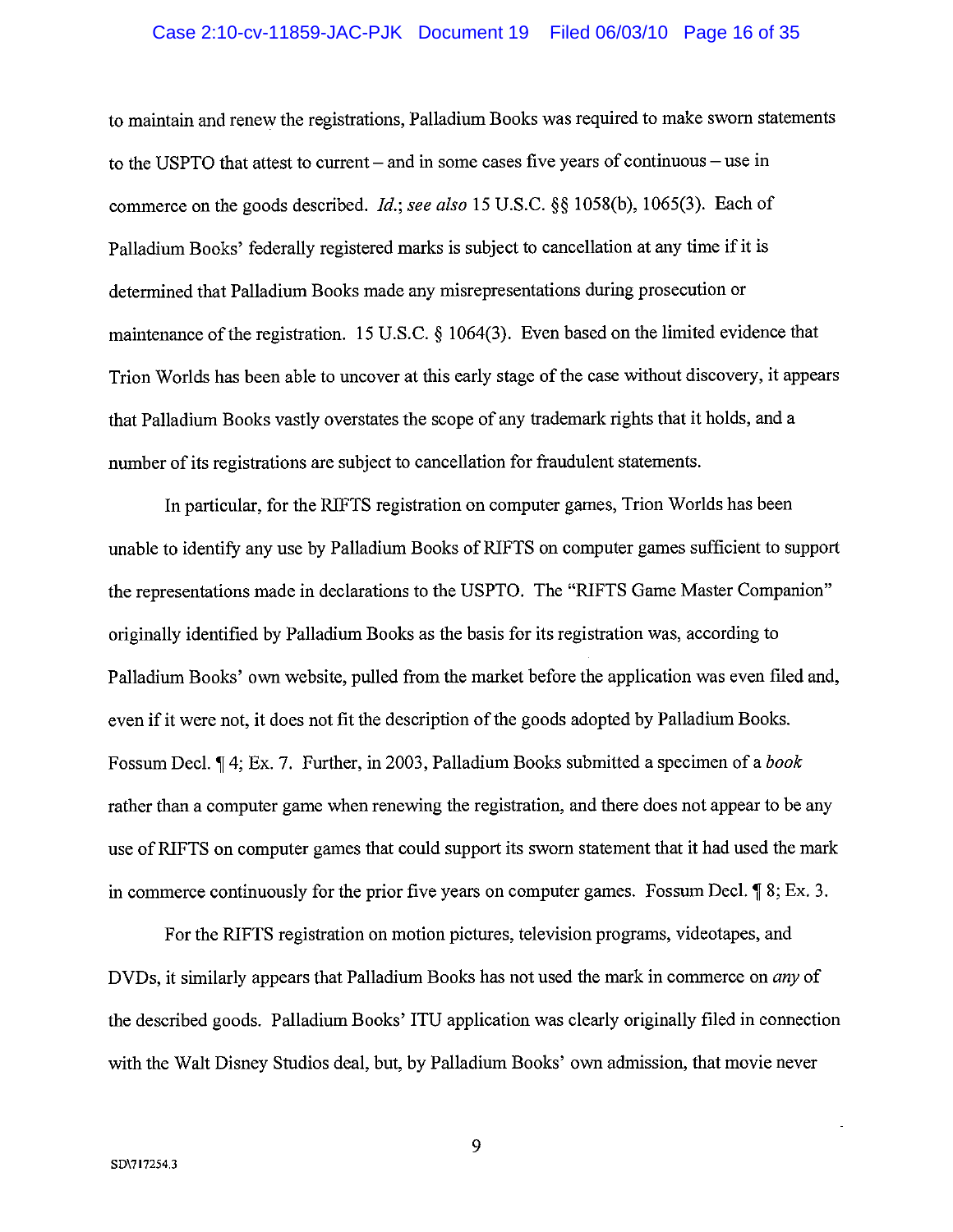### Case 2:10-cv-11859-JAC-PJK Document 19 Filed 06/03/10 Page 17 of 35

materialized. Fossum Decl. 11 9-11. So instead Palladium Books submitted something that it described as an "animated motion picture trailer" as the specimen. *Id.*  $\parallel$  12. Setting aside the fact that a trailer is not a motion picture, television program, videotape or DVD, Trion Worlds has been unable to locate any evidence of any motion picture (animated or otherwise) being released by Palladium Books or a licensee, and on that basis, believes Palladium Books' statement of use to be a misrepresentation.

The PROMISE OF POWER registration raises similar questions regarding the sufficiency of use in commerce of the mark. Fossum Decl. ¶ 14-15. Given Palladium Books' statement that "[t]he truly wonderful Rifts<sup>®</sup> videogame – Rifts<sup>®</sup> Promise of Power – was stillborn. The N-Gage platform never took off in North America. That meant the N-Gage and Rifts<sup>®</sup> Promise of Power would NOT be available on the mass market in the USA and Canada. Finding it anywhere in *North America required an act of God*," it is unclear how a statement of use citing that game as a specimen could be anything other than a misrepresentation. Ex. 6 (emphasis added).

Consequently, if Palladium Books has any trademark rights for consideration in its Motion, they should be limited to the RIFTS mark for books (Reg. No. 2,889,353), which is still vulnerable to a descriptiveness challenge. Moreover, that registration is simply for the plain block mark RIFTS – not other formulations or extensions, nor is the registration for goods or services on "various media" including computer games or movies.

In order to prevail on a claim of trademark infringement, a plaintiff must prove that there is a "likelihood of confusion" among consumers, which requires balancing eight factors:  $(1)$ strength of the plaintiff's mark; (2) relatedness of the goods; (3) similarity of the marks; (4) evidence of actual confusion; (5) marketing channels used; (6) likely degree of purchaser care; (7) defendant's intent in selecting the mark; and (8) likelihood of expansion of the product lines.

Palladium Books Has Failed to Demonstrate That Confusion Is Likely

 $2.$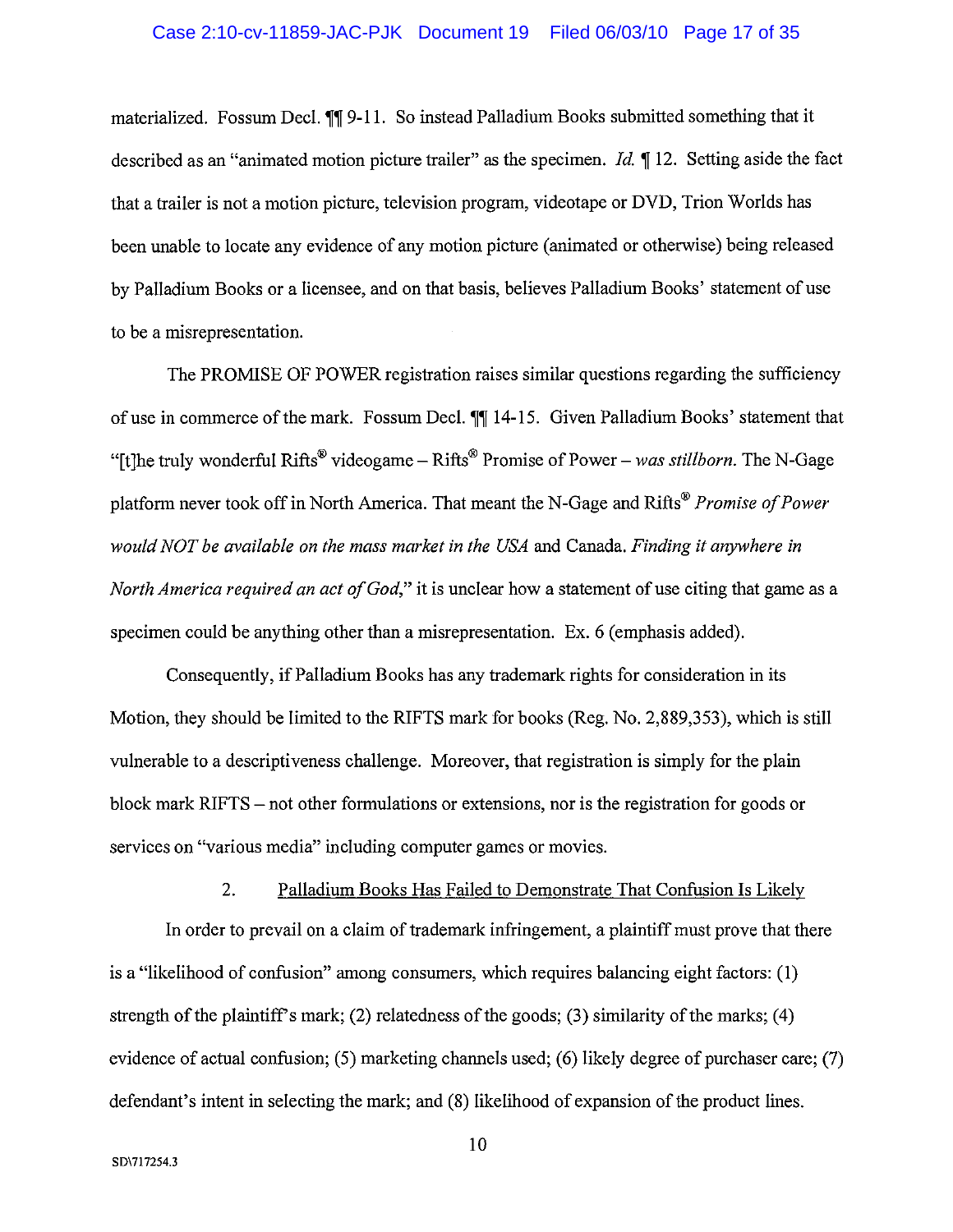### Case 2:10-cv-11859-JAC-PJK Document 19 Filed 06/03/10 Page 18 of 35

Little Caesar Enters., Inc. v. Pizza Caesar, Inc., 834 F.2d 568, 571 (6th Cir. 1987) (citing *Frisch's Rests. v. Elby's Big Boy,* 670 F.2d 642, 648 (6th Cir. 1982)). "[T] he ultimate question [is] whether relevant consumers are likely to believe that the products ... offered by the parties are affiliated in some way." Homeowners Group, Inc. v. Home Mktg. Specialists, Inc., 931 F.2d 1100, 1107 (6th Cir. 1991). Here, confusion is not likely for the following reasons:

#### **Both Companies Use Prominently Featured House Marks**  $(a)$

Importantly, Palladium Books' RIFTS mark and Trion Worlds' "Rift: Planes of Telara" name are both used in conjunction with prominent house marks, diminishing the similarity of the marks. The Sixth Circuit has held that "[t] he use of a challenged junior mark together with a house mark or house trade name can distinguish the challenged junior mark from the senior mark and make confusion less likely." AutoZone, Inc. v. Tandy Corp., 373 F.3d 786, 796 (6th Cir. 2004) (the use of "Powerzone" in connection with Radio Shack's house mark was not sufficiently similar to plaintiff's "Autozone" mark). The RIFTS books conspicuously include either the Palladium Books logo or the statement "Palladium Books Presents:" on the cover, and Trion Worlds' website prominently features the bright red "Trion Worlds" logo. Since both parties use their house marks in connection with their respective products, confusion is unlikely.

#### $(b)$ The RIFTS Mark Is Weak and Diluted

The strength of a mark focuses on its distinctiveness and recognition among the public. Therma-Scan, Inc. v. Thermoscan, Inc., 295 F.3d 623, 631 (6th Cir. 2002). "A mark's strength differs from its position on the distinctiveness scale. Strength is a combination of the mark's place on the distinctiveness scale and its degree of acquired distinctiveness, how well it is recognized in the marketplace and how clearly it is actually associated with a particular source." 5-5 Jerome Gilson, Gilson on Trademarks  $\S$  5.10 (2010). Thus, even if a mark is on the strong side of the scale, it may have little customer recognition or "strength" in the market, or perhaps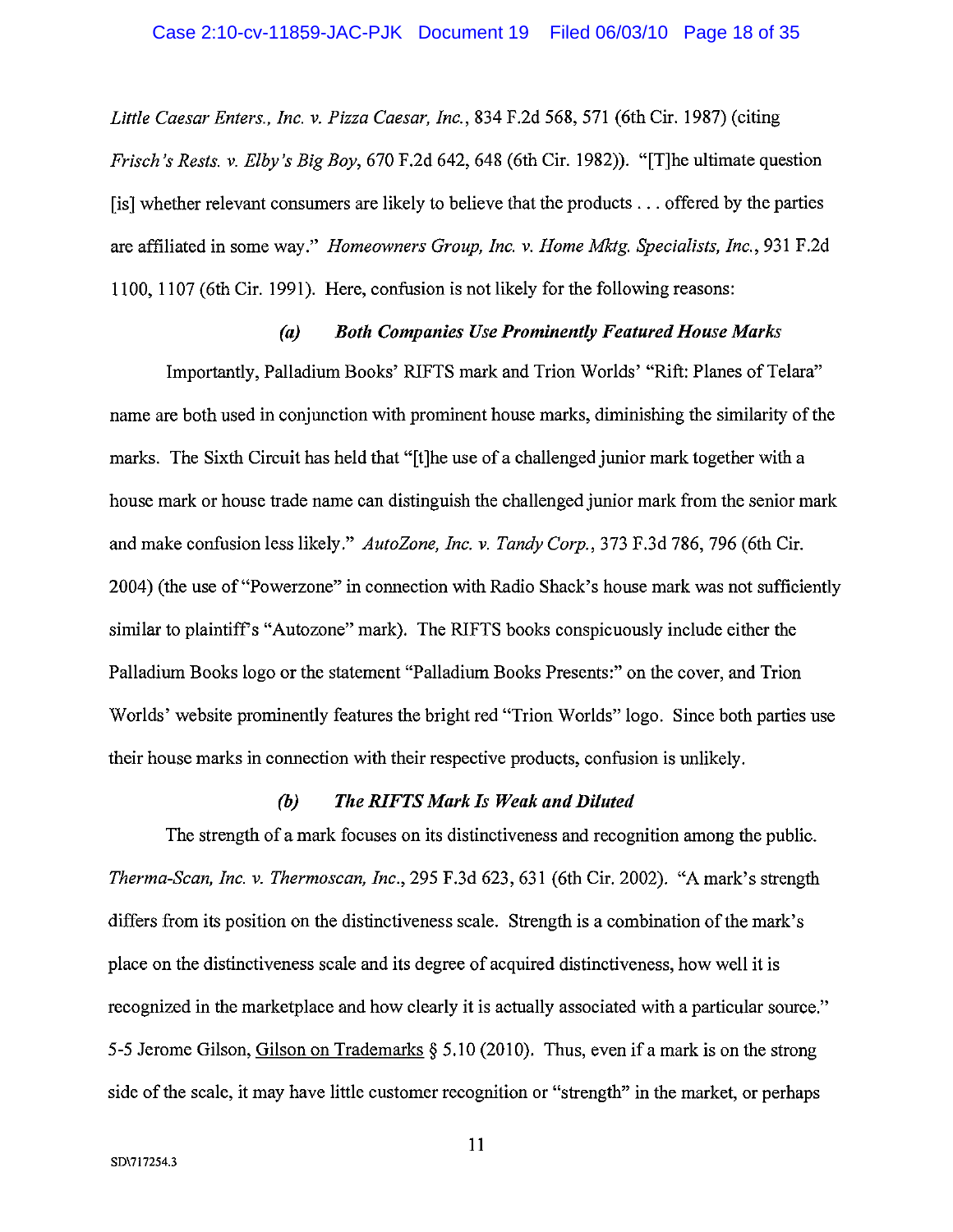### Case 2:10-cv-11859-JAC-PJK Document 19 Filed 06/03/10 Page 19 of 35

have recognition only in a particular product or market segment. *Homeowners*, 931 F.2d at 1107. Moreover, courts have found extensive third party use of a trademark substantially weakens the strength of the mark. Id.

"Rifts" is a weak trademark, both in terms of its distinctiveness and recognition among the public, due to its descriptive nature and extensive third party use. A mark is merely descriptive, and thus relatively weak on the distinctiveness scale, if it immediately conveys some knowledge of the characteristics of the product on which it is used. In re MBNA Am. Bank, N.A., 340 F. 3d 1328, 1332 (Fed. Cir. 2003). Palladium Books admits that "[Rifts] merely refers to one of the elements or themes of the Palladium games." Motion at 9. Indeed, "Rifts" describes a primary element of the story in which Palladium Books' books are set: "The Earth we once knew is gone. It has joined the larger fraternity of magical worlds in the Megaverse<sup>®</sup> connected to countless alien worlds and dimensions via the Rifts and realities cross into one another." Ex. 4.

Further, descriptive use of a term by other sellers of goods supports an inference of descriptiveness. 2 J. Thomas McCarthy, McCarthy on Trademarks and Unfair Competition § 11:69 (2010) (hereinafter "McCarthy"). Extensive third-party use of "Rift" or "Rifts" further evidences the descriptive nature of the mark as well as substantially weakening it as a trademark, particularly in the science fiction or fantasy setting. A search of the books offered on Amazon.com in the sci-fi/fantasy category (excluding books published by Palladium Books) shows that there are over 25 books in that specific category employing "Rift" or "Rifts" in their titles, including most notably Rift by Kay Kenyon; The Rift by Walter Jon Williams; The Rift by Peter David; Rift in the Sky by Trevor Boddington; Rift in the Sky: Stratification #3 by Julie Czerneda; Rifts of Time by Graham Garner; and Rifts Through Quentaris by Karen Brooks. Exs. 8-9. In addition, two of the results of the search, The Shadow Rift by William Connors and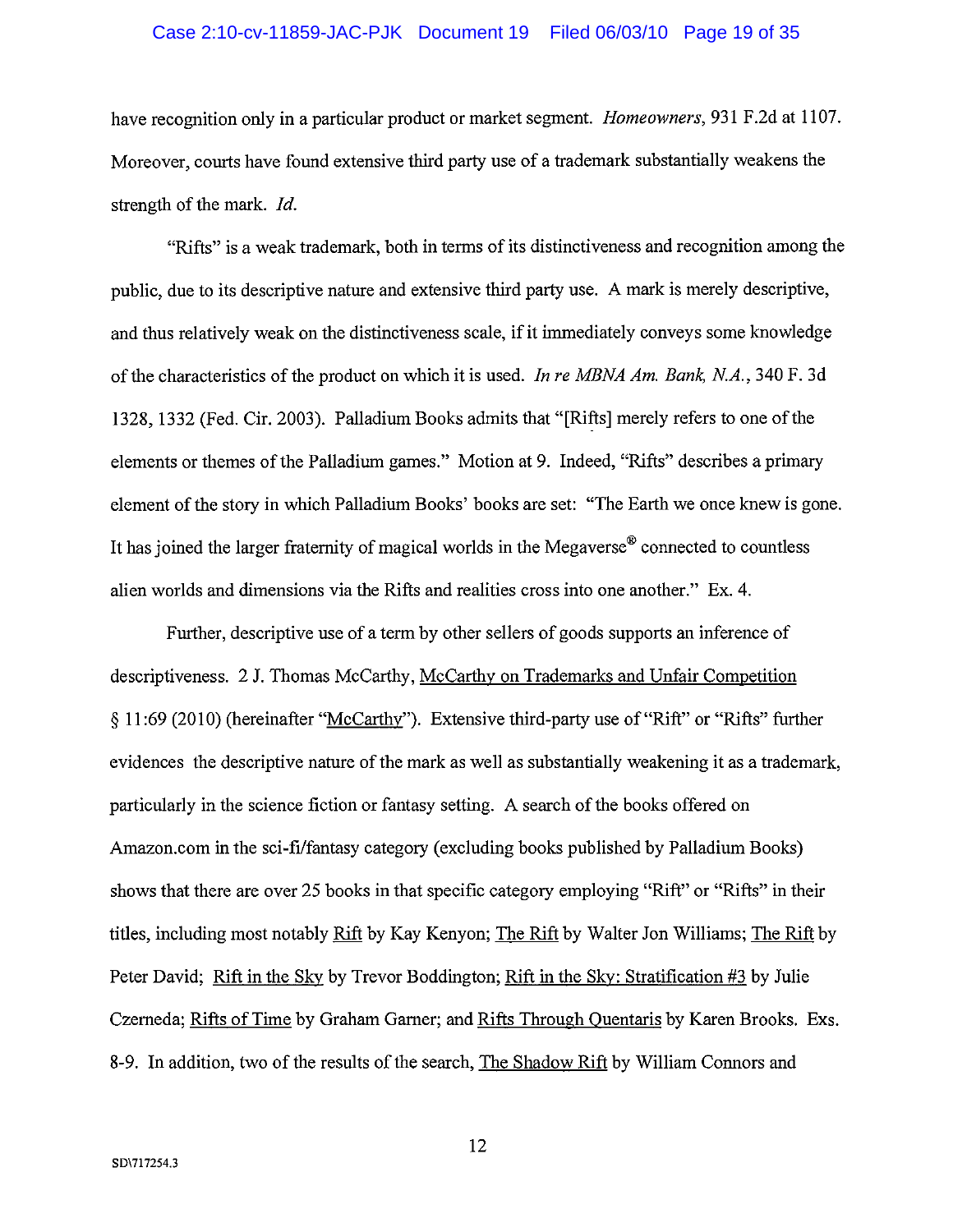### Case 2:10-cv-11859-JAC-PJK Document 19 Filed 06/03/10 Page 20 of 35

Fantastic Locations: The Frostfell Rift by Wizards Team, are books related to the Dungeons & Dragons role-playing game. Id. A search that is not limited to the sci-fi/fantasy category (but still excludes books published by Palladium Books) contains over 950 results employing "Rift" or "Rifts" in the titles. Ex. 10.

The term "Rift" or "Rifts" is also extensively used in movies, TV shows, and video games. The Internet Movie Database (imdb.com) contains entries for over 15 movies, videos, and shows, including most notably Rifts (2004); Rift (1993); Rift (2004); Rift (2007); Rift (2008); Rift (2009); The Rift (1990); The Rift (2002); and The Rift (2009). Ex. 11. Numerous computer games also employ the term "Rift" or "Rifts" such as Rift; Rift; R.I.F.T.; Tripping the Rift; Cosmic Rift;<sup>3</sup> Motorstorm: Pacific Rift; Dark Rift; Chasm: The Rift; Time Rift; Koronis Rift; and Final Fantasy Tactics A2: Grimoire of the Rift.<sup>4</sup> Exs. 12, 18-21.

Critically, the concept of "rifts" between worlds did not originate with Palladium Books, nor has it been limited to Palladium Books' books. For example, in 1982, Raymond E. Feist, a well-known science fiction and fantasy author, released a series of books known as "The Riftwar Saga." The back cover of the first book in the series summarizes the plot involving events that occur after "dark beings from another world had *opened a rift in the fabric of spacetime* to begin again the age-old battle between the forces of Order and Chaos." Ex. 13 (emphasis added). Rifts have also been a common theme in computer games, and even in MMO games, well before Trion Worlds began advertising the R:PoT Game. See, e.g., Ex. 22 (describing the "Rift System" in the MMO game "Aion"); Ex. 23 (describing a play area called "The Rift" in the hugely successful

 $3$  Cosmic Rift is a registered trademark of Sony Online Entertainment (No. 2,887,418) for "entertainment services, namely, providing on-line computer games." Available at http://www.station.sony.com/casualProduct.vm?Id=038.

 $4$  Grimoire of the Rift is a registered trademark of Square Enix (No. 3,599,002).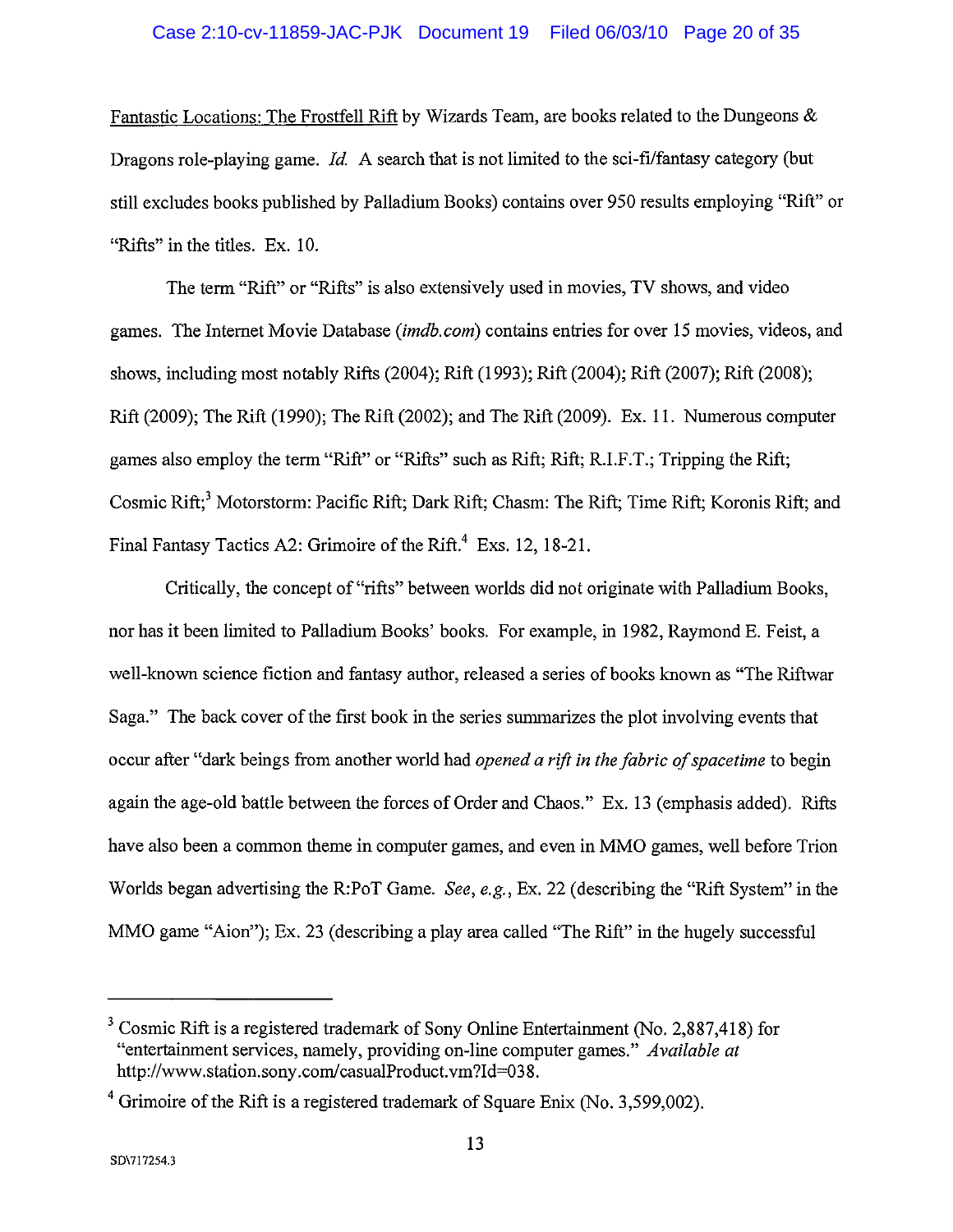massively multiplayer online game "World of Warcraft").<sup>5</sup>

Rather than submitting evidence concerning the actual strength of the RIFTS mark, Palladium Books instead attempts to rely on a procedural fiction that it contends is created by allegedly incontestable status. Motion at 10. This argument should be rejected because it is not in accord with the facts or the law. First, to the extent that Palladium Books is relying on common law trademark rights (see, e.g., Motion at 2), the statutory concept of incontestability is inapplicable, and Palladium Books must produce evidence of secondary meaning or its descriptive mark is unprotectable. Second, Palladium Books' registrations for RIFTS on books or movies are not incontestable, and thus they are not entitled to any benefits accorded that status. Third, as discussed above, Palladium Books' only mark that has achieved incontestable status (No. 2,045,806) is subject to cancellation because of fraudulent misrepresentations made to the USPTO, including misrepresentations of continuous use made in Palladium Books' declaration of incontestability. Finally, the authority relied upon by Palladium Books has since been clarified to provide, at most, a presumption of an indicia of strength based on incontestability. See Wynn Oil Co. v. Am. Way Serv. Corp., 943 F.2d 595, 600 (6th Cir. 1991) (emphasizing the presumption language in the earlier  $Wynn$  case and noting that the strength of the Wynn mark had only been challenged on the basis that it was descriptive); see also Safer, Inc. v. OMS Invs., Inc., No. 911764452010, TTAB LEXIS 51, at \*12-13 (T.T.A.B. Feb. 23, 2010) ("the fact that [a] federally-registered trademark has achieved incontestable status . . . does not dictate that the mark is 'strong'"). Even if one of Palladium Books' marks were entitled to a presumption of strength based on incontestable status, the extensive third-party use demonstrated above should be

<sup>&</sup>lt;sup>5</sup> A post by Palladium fans on its forum site further details the concepts in the Rifts books that are borrowed from movies that predate any Rifts book releases. See http://forums.palladiummegaverse.com/viewtopic.php?f=51&t=112344.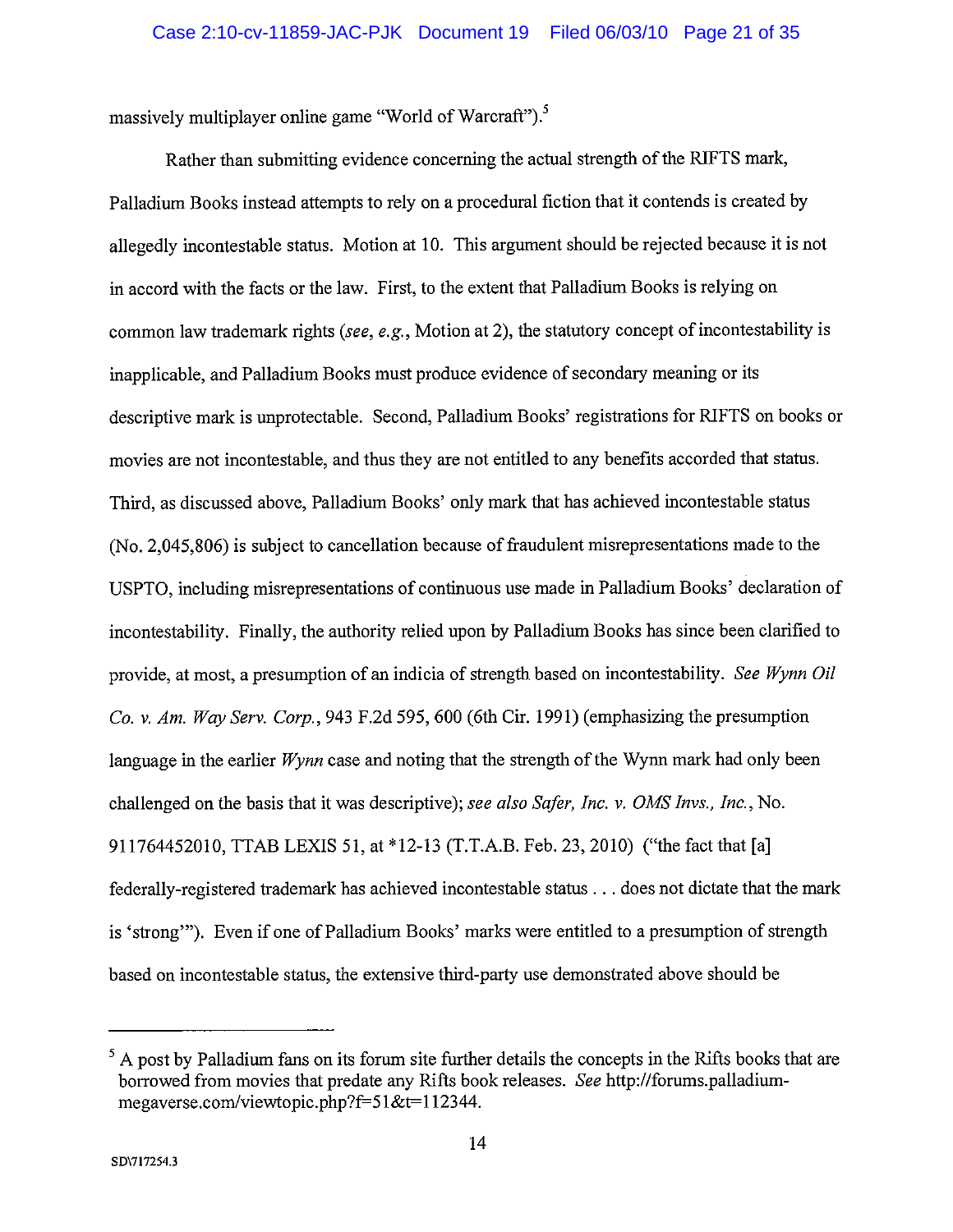### Case 2:10-cv-11859-JAC-PJK Document 19 Filed 06/03/10 Page 22 of 35

considered sufficient to demonstrate that the mark is weak. Accordingly, this factor favors Trion Worlds in the likelihood of confusion analysis.

#### **The Marks Are Dissimilar**  $\left( c\right)$

Contrary to Palladium Books' assertions that its RIFTS mark and Trion Worlds' "Rift: Planes of Telara" mark are "clearly" similar, Sixth Circuit courts have held that marks with even greater similarity are not likely to confuse consumers. Furthermore, Palladium Books' selective citation of the leading trademark treatise, McCarthy on Trademarks, gives the misimpression that a court should look only at the "dominant" part of a composite mark, and not the mark as a whole. To the contrary, both McCarthy and the Sixth Circuit make clear that, while in some cases a "dominant" part of a mark may be given some weight, courts are to analyze the similarity of composite marks by looking at them *in their entirety*, and cannot split them up into component parts. See Jet, Inc. v. Sewage Aeration Sys., 165 F.3d 419, 423 (6th Cir. 1999) ("Although examination of the components of each mark may be helpful, the determination of similarity is made on the basis of the marks in their entireties. We have endorsed the 'anti-dissection rule,' which serves to remind courts not to focus only on the prominent features of the mark . . . but on the mark in its totality.").

While it is true that both names include the word "rift," that alone is not enough to find that the marks are similar. Even when marks share the same "prominent" word and the parties are in the same line of business, the Sixth Circuit has found that confusion was not likely. Little Caesar, 834 F.2d at 569-70. In Little Caesar, the plaintiff operated a chain of pizza franchises using the registered mark "Little Caesars," while the defendant operated a restaurant under the name "Pizza Caesar USA." Id. The Sixth Circuit noted that the "similarity of the marks" factor was "pivotal" and that both marks employed the word "Caesar" prominently in the mark. Id. at 571-72. Nevertheless, under the "anti-dissection" rule, a trademark "should not be split up into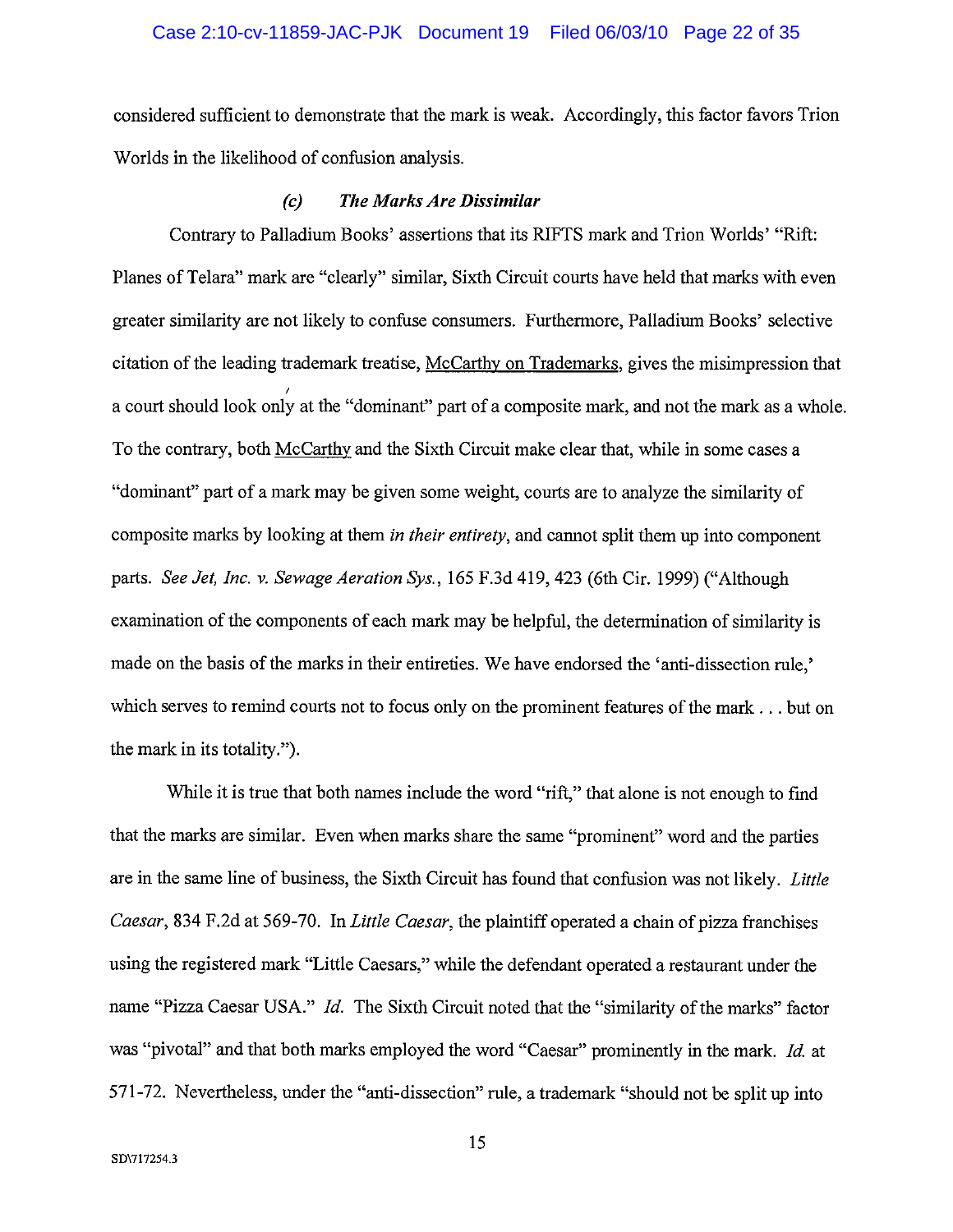### Case 2:10-cv-11859-JAC-PJK Document 19 Filed 06/03/10 Page 23 of 35

its component parts and each part then compared with parts of the conflicting mark to determine the likelihood of confusion. It is the impression which the mark as a whole creates  $\dots$  and not the parts thereof which is important." *Id.* at 571 (quoting McCarthy  $\S$  23:15 (1984)). The court went on to note that the word "Caesar" is frequently used in connection with Italian food—just as the concept of inter-dimensional "rifts" is a common theme in fantasy and science fiction. *Id.* at 572. In addition, the court pointed out that "[t] he differences in sound and appearance between 'Little Caesar' and 'Pizza Caesar' are obvious, and the addition of the acronym 'USA' to the latter mark almost doubles the number of syllables and heightens the distinction." Id. The court ultimately concluded that there was no infringement, despite the fact that "Little Caesar has a relatively strong mark, the products and services involved are similar, and the level of consumer care is low," because the two marks were "sufficiently distinct" to make confusion unlikely. *Id.* Here, the marks at issue are even less similar than those in Little Caesar. Just as there were "obvious" differences in sound, appearance, and syllables between "Little Caesar" and "Pizza Caesar USA," Palladium Books' RIFTS mark and Trion Worlds' "Rift: Planes of Telara" are quite distinct in sound, appearance, and syllables.

Palladium Books also argues that the addition of a colon and the "Planes of Telara" title "will do nothing to prevent confusion." While courts have held that the addition of general, nondistinctive terms to a mark does not help to distinguish it, that is clearly not the case here. Compare Daddy's Junky Music Stores v. Big Daddy's Family Music Ctr., 109 F.3d 275, 284 (6th Cir. 1997) ("Family Music Store' is too general to contribute any distinguishing elements to the full name of defendant's store.") with Jet, 165 F.3d at 423-24 (adding the prefix "aerob-a" to the word "jet" made the defendant's "aerob-a-jet" product sufficiently dissimilar from plaintiff's "jet" product to avoid infringement, despite the fact that the goods were extremely similar and the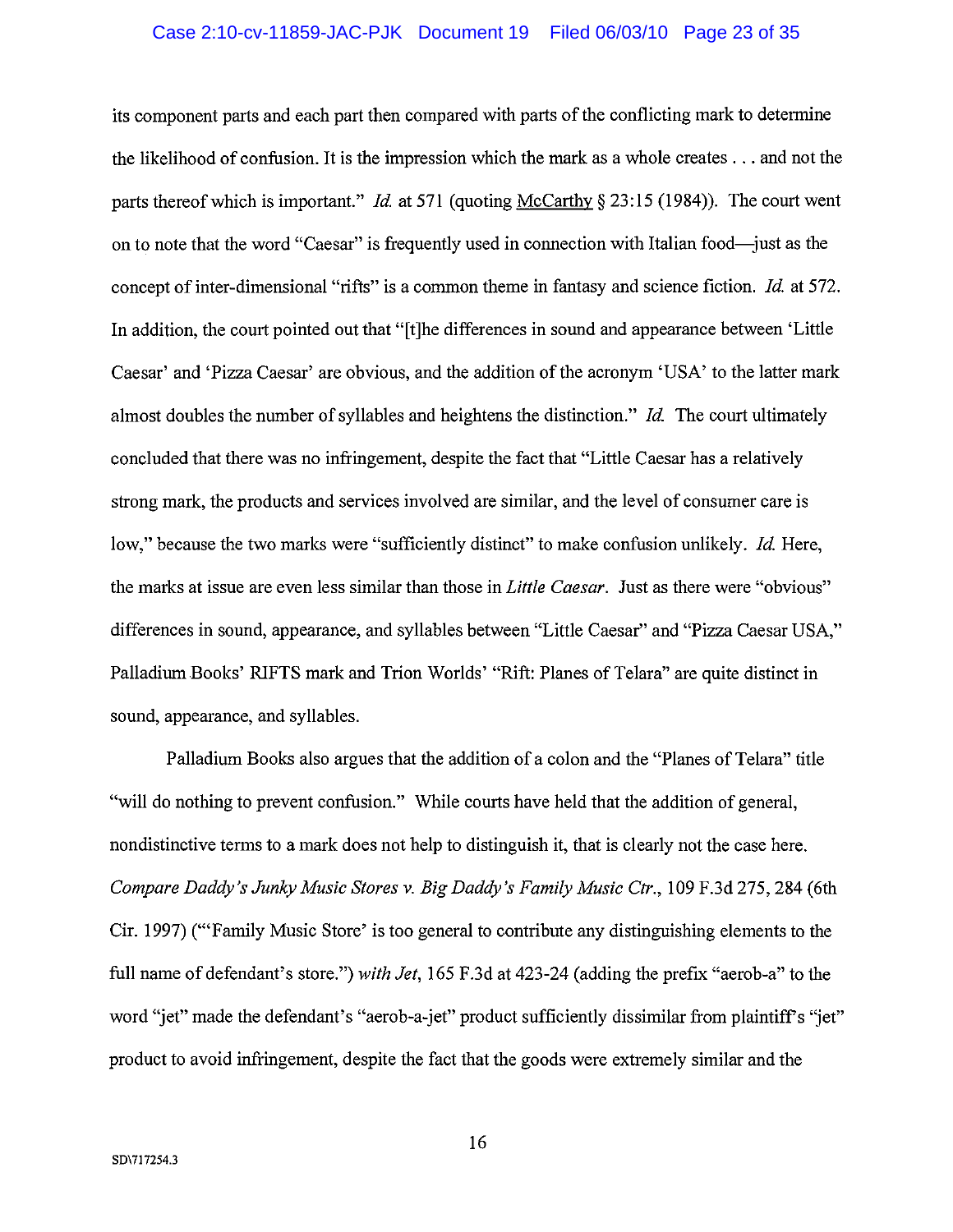### Case 2:10-cv-11859-JAC-PJK Document 19 Filed 06/03/10 Page 24 of 35

parties were in direct competition). The "Planes of Telara" portion of the mark used by Trion Worlds is unique, exotic and memorable, and provides a highly distinctive element to the mark.

In addition, Palladium Books' invitation to the court to construe its mark as "Rifts"

" should be declined. First, none of the asserted registrations claims that formulation of the RIFTS mark. Second, the assertion that Palladium Books has produced a "wide variety of games using the titular format of 'Rifts "" is misleading. Motion at 1. For example, the FAVC states that the "Rifts" mark is used in conjunction with the subtitle "Shemarrian Nation" in the format "Rifts "." FAVC ¶ 8. However, the "Shemarrian Nation" book was not titled in that manner, nor were a number of other "Rifts" products.



As these examples demonstrate, even when the RIFTS mark is used with a connection in another title, the actual RIFTS mark does not always directly precede the other title, as Plaintiff implies, and oftentimes is even less prominent than Palladium Books' house mark.

Furthermore, it is common for fans of MMO games to refer to their favorite games with acronyms. For example, the leading MMO game, "World of Warcraft," is most often referred to as "WoW." Similarly, Palladium Books' own Motion reveals that MMO gamers have already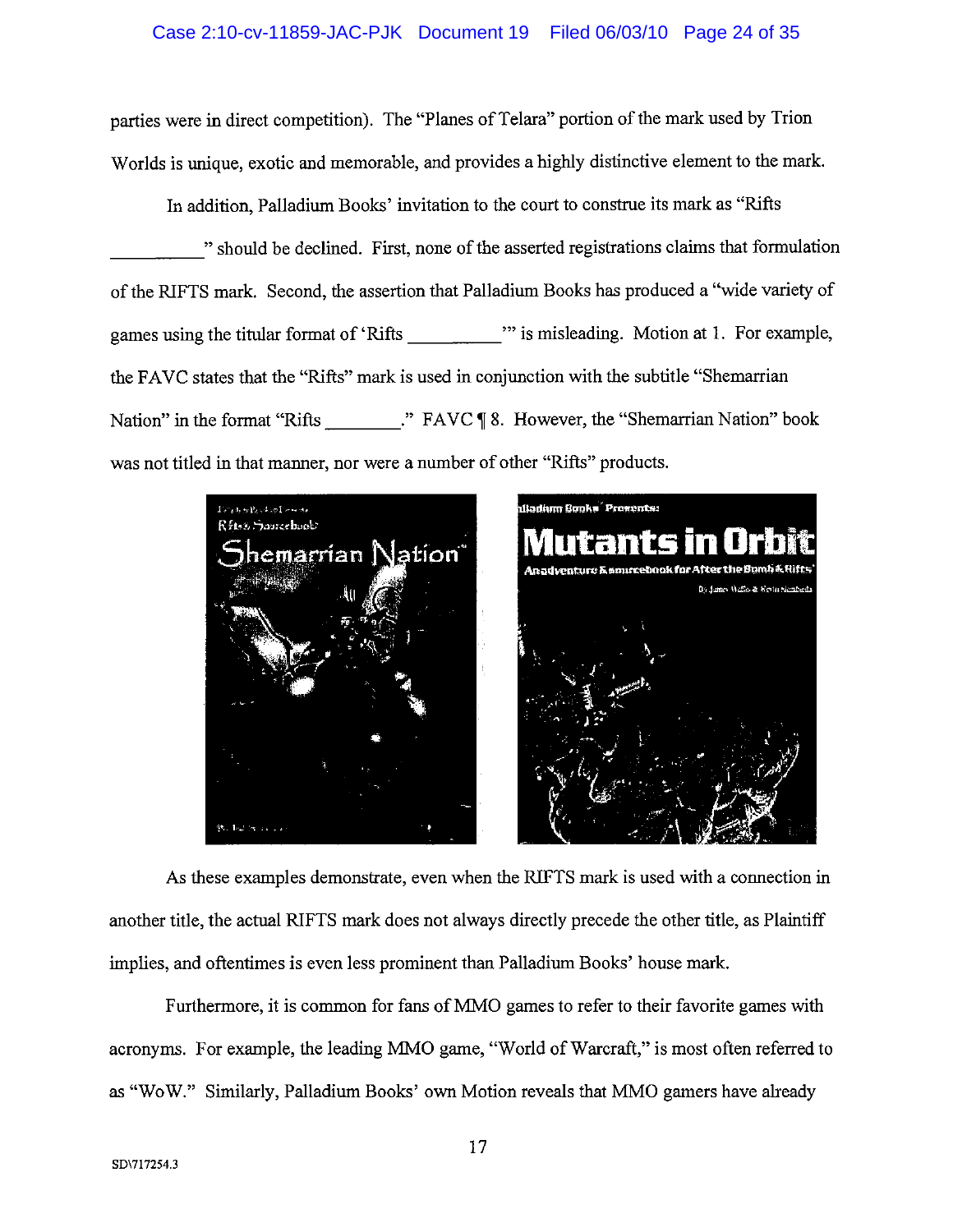### Case 2:10-cv-11859-JAC-PJK Document 19 Filed 06/03/10 Page 25 of 35

started to refer to the "Rift: Planes of Telara" game as "R:PoT" (Motion at 13), and will likely continue to do so. None of Palladium Books' products have the acronym "R:PoT," so it is likely that any similarity between the marks will *decrease* over time as more gamers adopt the "R:PoT" acronym in lieu of the full title. Nevertheless, even when taken as a whole, the "Rift: Planes of Telara" name is not sufficiently similar to the RIFTS mark to support a finding of infringement.

Finally, Trion Worlds has also added a disclaimer to its website to further distinguish its R:PoT Game from Palladium Books' products. Although Trion Worlds is confident that its game does not infringe any of Palladium Books' rights, out of an abundance of caution and to allay Palladium Books' concerns, on May 30, 2010, the following statement was added to the site: "Rift: Planes of Telara<sup>TM</sup> by Trion Worlds, Inc. is NOT related to or affiliated with Rifts® by Palladium Books, Inc." Ex. 1. The disclaimer includes a hyperlink to Palladium Books' website, so in the unlikely event that any user arrives at Trion Worlds' site in error, they can instantaneously and effortlessly be redirected to Palladium Books' website with a single click. In all likelihood, this disclaimer will actually serve as beneficial advertising for Palladium Books, since the vast majority of visitors to Trion Worlds' site will not be familiar with Palladium Books, but may click the link and visit Palladium Books' site out of curiosity. See Taubman v. Webfeats, 319 F. 3d 770, 777 (6th Cir. 2003) (use of a disclaimer actually serves to redirect lost customers).

#### $(d)$ **Users of Online MMO Games Are Sophisticated**

"Generally, in assessing the likelihood of confusion to the public, the standard used by the courts is the typical buyer exercising ordinary caution." Homeowners, 931 F.2d at 1111. When a buyer, however, "has expertise or is otherwise more sophisticated with respect to the purchase of the services at issue, a higher standard is proper. . . . When services are sold to such buyers, other things being equal, there is less likelihood of confusion." Id. Consumers of MMO games are extremely sophisticated and knowledgeable about them, and it is not uncommon for consumers to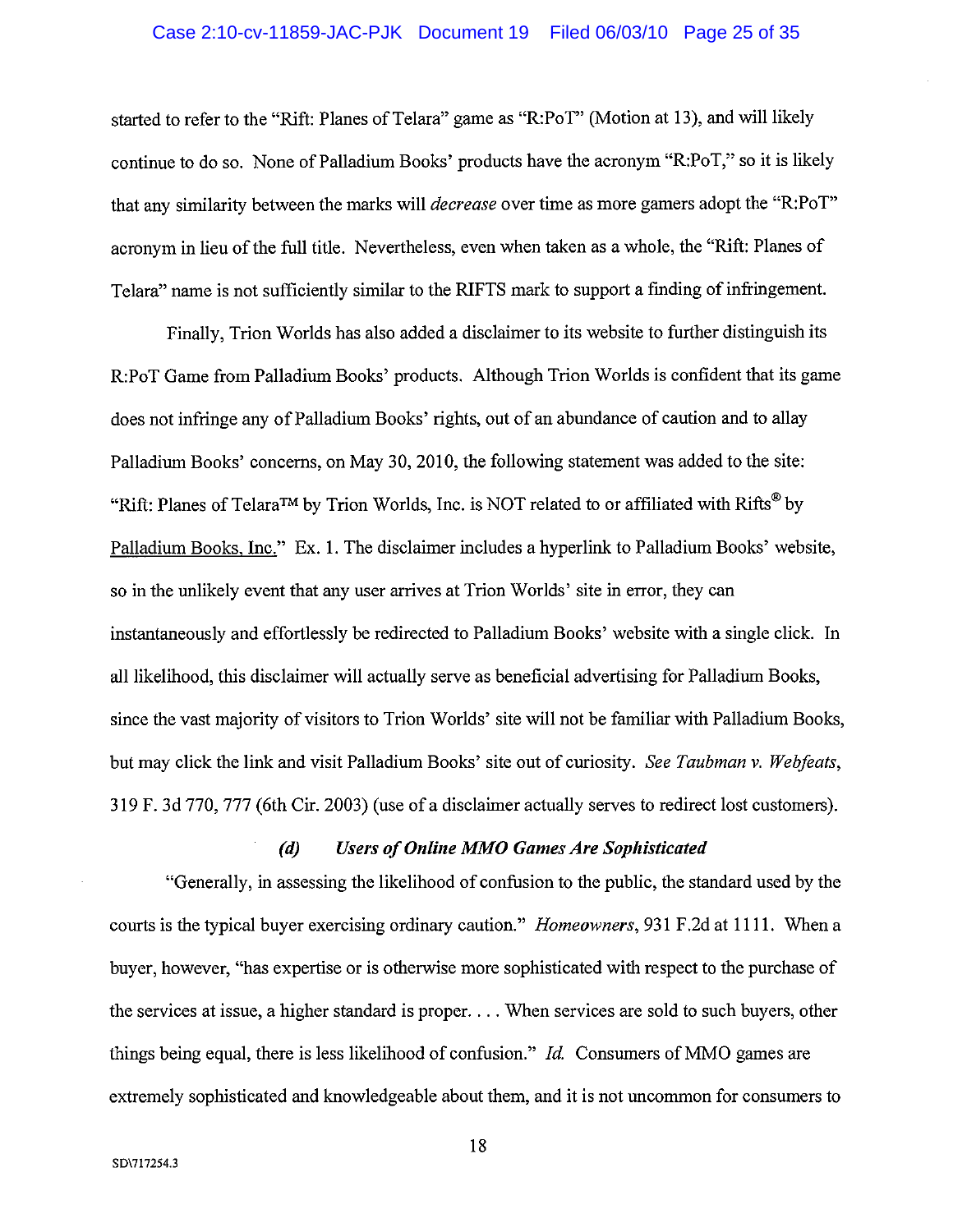### Case 2:10-cv-11859-JAC-PJK Document 19 Filed 06/03/10 Page 26 of 35

commit hundreds or even thousands of hours per year playing to build their status in the online world. Given the considerable amount of time expended, consumers exercise a high degree of care in selecting which games they subscribe to. Entire websites are devoted to the topic (see, e.g., mmorpg.com) and gamers usually actively participate in forums and chatrooms to discuss games in detail. Accordingly, consumers exercising this degree of care and conducting this type of research before making a purchase are very unlikely to be confused that Palladium Books is the source of Trion Worlds' online game.

Trion Worlds' MMO Game Is Different From Palladium's Books  $(e)$ In examining the relatedness of goods factor, the Sixth Circuit has held that "if the parties" compete directly, confusion is likely if the marks are sufficiently similar; ... if the goods and services are somewhat related, but not competitive, then the likelihood of confusion will turn on other factors; [and] if the products are unrelated, confusion is highly unlikely." Kellogg Co. v. Toucan Golf, Inc., 337 F.3d 616, 624 (6th Cir. 2003).

In its Motion, Palladium Books attempts to argue that its RIFTS books<sup>6</sup> and Trion Worlds' online game are closely related, primarily because both are "role playing games" that incorporate the common sci-fi/fantasy element of inter-dimensional "rifts" (a concept, of course, that long predates Palladium Books' use of the term). While this may appear important at first glance to someone who is unfamiliar with role-playing games and the sci-fi/fantasy field, it is similar to arguing that if a company produced ping-pong balls and had a trademark on the word "ball," that another company's production of basketballs should be enjoined because both

 $6$  Palladium Books' assertion that it has produced RIFTS products in the form of "computer games" is tenuous at best and misleading at worst. The only product that Palladium Books has ever produced that might qualify as an "computer game" is the "Promise of Power" cellphone game that by its own admission was "required an act of god" to find in North America. Ex. 6.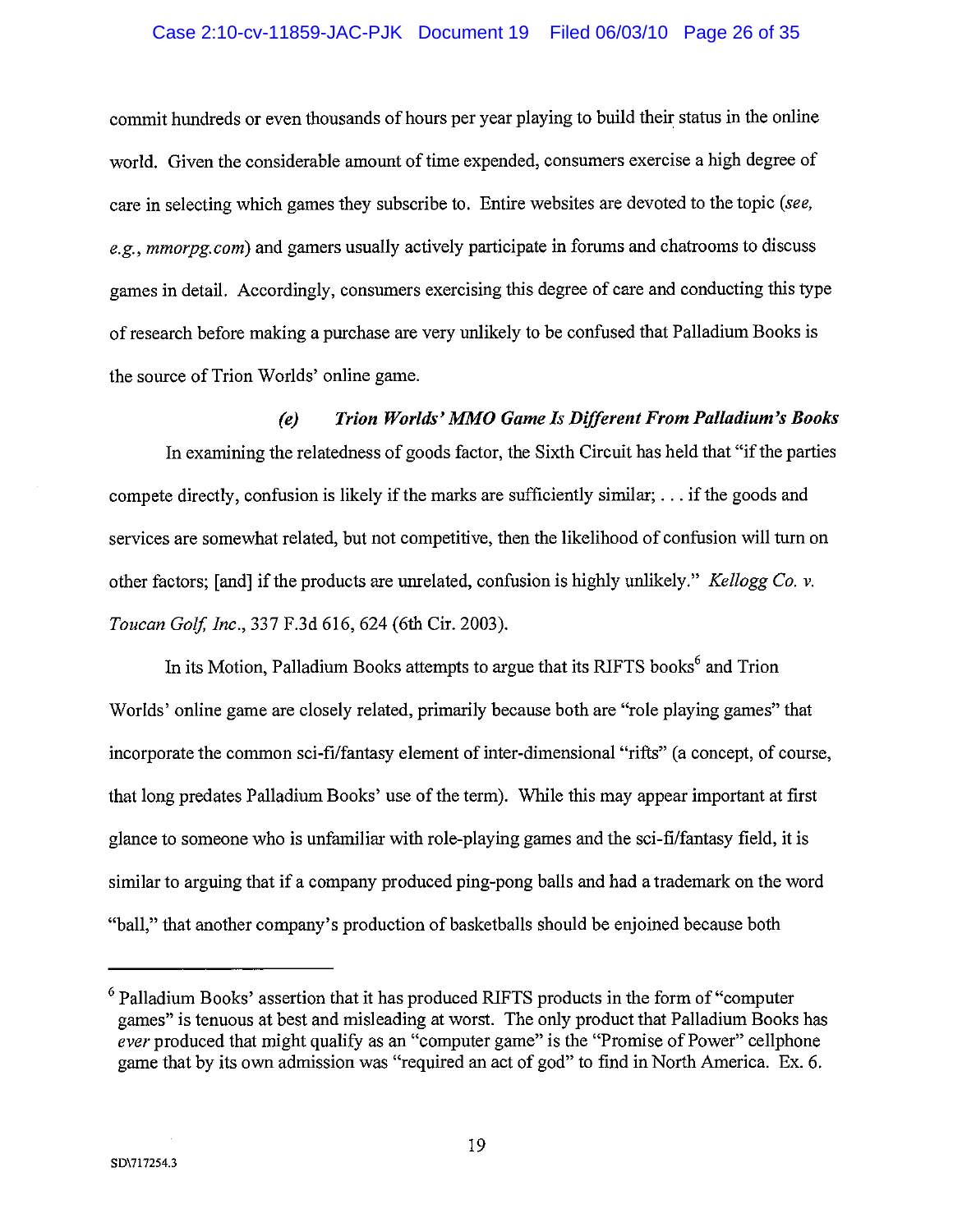### Case 2:10-cv-11859-JAC-PJK Document 19 Filed 06/03/10 Page 27 of 35

products relate to "games" that use "balls." The use of "rifts" in the world of sci-fi/fantasy is analogous to the use of "balls" in the world of sports, and Palladium Books' argument that its RIFTS books and Trion Worlds' R:PoT Game are somewhat "related" is as untenable as the "ball" hypothetical outlined above. See, e.g., Universal City Studios, Inc. v. Nintendo Co., 746 F.2d 112, 117 (2d Cir. 1984) (holding no likelihood of confusion as a matter of law between the defendant's "Donkey Kong" video game and plaintiff's "King Kong" trademark related to movies even where both products involved "a gorilla, a captive woman, a male rescuer and a building scenario.").

The only "games" that Palladium Books has ever produced in any significant numbers are its series of "pen and paper" role-playing game books. These games are played by a small group of players sitting around a table, rolling dice, and talking about what their "characters" are doing. In sharp contrast, MMO games like the R:PoT Game are played online with a computer, feature advanced, realistic graphics, and involve the simultaneous interaction of thousands—or even millions—of players. For a comparison of the very different gaming experiences, please see Exhibit 14 (photos) and 15 (YouTube videos<sup>7</sup>). The contrast is striking, and demonstrates that even if both products could broadly be described as "role-playing games" that involve the ubiquitous storytelling element of inter-dimensional "rifts," they are only as "related" as pingpong and basketball, both of which are "games" that involve the use of "balls,"

These products do not compete with each other, even if they may be played by the same type of consumer. One is not a substitute for the other. Thus, this factor does not support a finding of a likelihood of confusion.

In addition, Palladium Books' registration for computer games is subject to cancellation, as described above.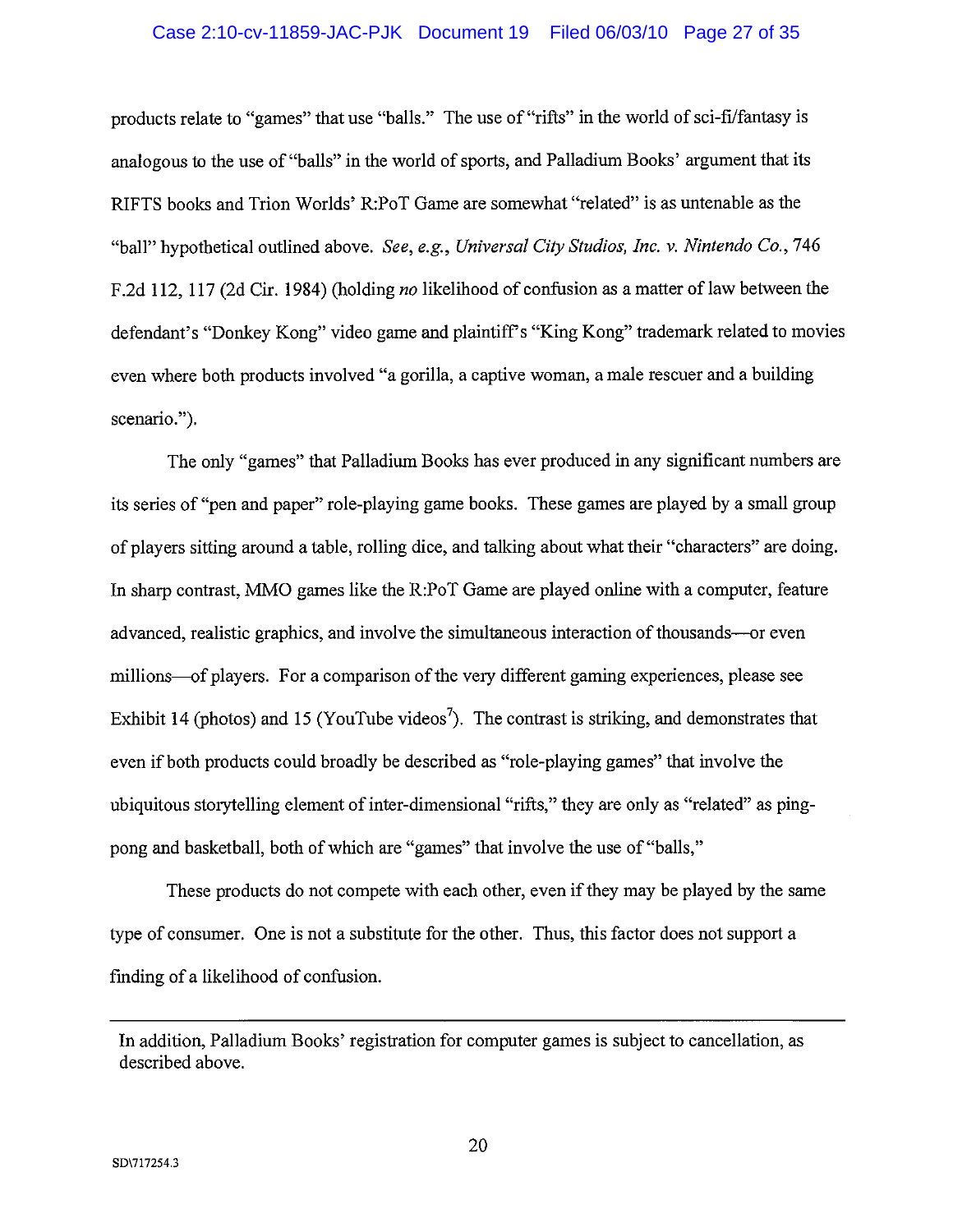#### $\omega$ Trion Worlds Had No Intention of Trading on Palladium Books' **Alleged Goodwill**

Palladium Books' baseless accusations that Trion Worlds copied its mark and is "knowingly and intentionally attempting to free-ride on the good will" of the RIFTS mark is absolutely false. Trion Worlds is developing a cutting-edge online game with eve-popping graphics and the ability to simultaneously play along with thousands of other participants. It has been developing the game for four years, and has raised millions of dollars to fund these efforts. Dunne Decl. ¶ 6. Palladium Books, on the other hand, has an outdated pen and paper game that might have been popular in the early 1990s, but no longer has much of a presence in the pen and paper game market. Ex. 16. Palladium Books admitted on its website that it has only sold 250,000 of its main RIFTS book in the 20 years that it has been around (45,000 of which were sold in the first year). Ex. 2. This adds up to just over 10,000 units per year after 1990. Tellingly, Palladium Books' FAVC and Motion are complete devoid of any discussion of sales volume, revenues, or profits. This is because Palladium Books' brand is, sadly but truthfully, past its prime and no longer successful. See, e.g., Ex. 17. There is no reason that Trion Worlds would want any association with Palladium Books. To argue that Trion Worlds actually desired this association, and sought it out by copying the RIFTS mark, is simply not supported by the evidence and contrary to common sense.

Palladium Books' attempt to characterize and convert knowledge into intent is also legally unsupported. The Sixth Circuit addressed the intent factor on similar facts in AutoZone, where the defendant, Radio Shack, which had adopted the mark POWERZONE, admitted general knowledge of plaintiff's AUTOZONE mark. AutoZone, 373 F.3d at 799. Radio Shack testified

<sup>&</sup>lt;sup>7</sup> http://www.youtube.com/watch?v=gCOmuL4SaGU (RIFTS); http://www.youtube.com/watch?v=nyc12NsiteE (Rift: Planes of Telara).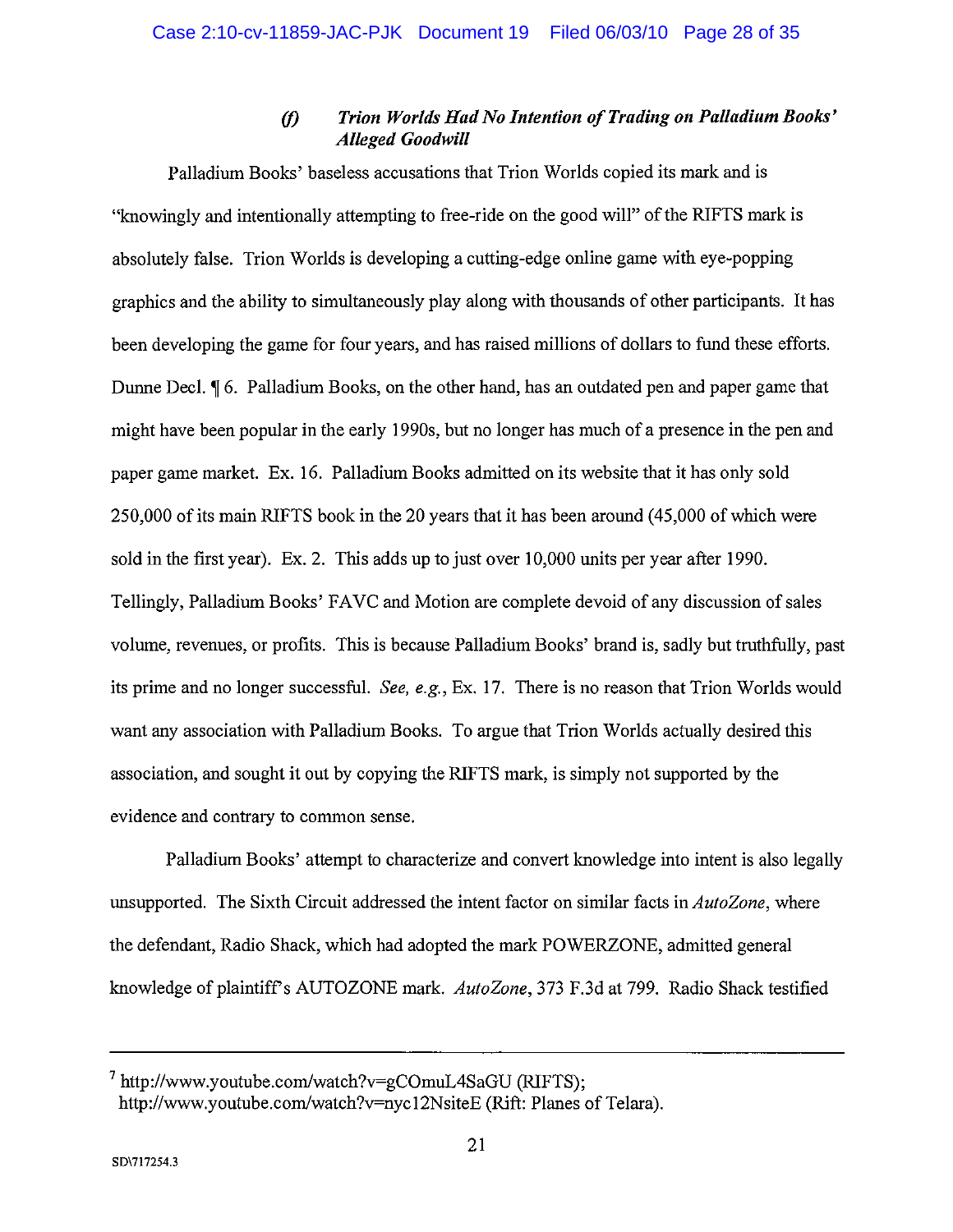### Case 2:10-cv-11859-JAC-PJK Document 19 Filed 06/03/10 Page 29 of 35

that it adopted its mark anyway because it believed there was no infringement, and disavowed any intent to copy or trade off of Autozone's goodwill. *Id.* The court concluded that "AutoZone" has not presented any evidence of bad intent." Id. at 800.

#### Palladium Books' "Evidence" of Actual Confusion is Actually  $\left( g\right)$ **Evidence of a Lack of Confusion**

The list of unauthenticated and misleadingly excerpted anonymous online comments included in the Motion to show confusion is in reality evidence that there has been no confusion. Instead, the comments cited are largely evidence of the fact that "Rift: Planes of Telara" was merely a "call to mind" that does not amount to actual confusion. See McCarthy  $\S 23.9$ ("Confusion' means more than that the junior user's mark merely 'calls to mind' the senior user's mark."); see also Homeowners, 931 F.2d at 1110 ("Short-lived confusion . . . is worthy of little weight"). Palladium Books apparently attempted to obscure this fact through selective and misleading quotation, and by emphasizing portions of the quotations, without disclosing that it did so, but even a cursory review of Palladium Books' "evidence" shows that no actual confusion has occurred:

- So this is the Rifts, the classic pen and paper rpg game, converted to an MMO? Interesting, not sure how you can fit it all in, Rifts was pretty epic in scale and number of factions." Less than an hour later, the same user posted this comment, which Palladium Books conspicuously failed to disclose to the Court in its Motion: "Ignore my first comment its not Rifts judging by those screenshots. Curses! Rifts the mmo would of been coolio." (emphasis added). FAVC Ex. 18.
- Palladium Books provided this excerpt to the Court: "RIFTS was the first thing I thought of too...." but failed to disclose the post in its entirety, which reads: "RIFTS was the first thing I thought of too. But so what? It's not the first time a name reminds us of another rpg product. And that's all it was – one name reminiscent of another." (emphasis added). FAVC Ex. 18.
- "Yeah, I looked at this because I thought to myself, "Sweet Jeebus, it's about time Rifts made an MMO.  $\ldots$  And then I saw it, and I was like, damn another fantasy MMO clone. How dull." (emphasis added).
- "Whoa, for a minute I thought they were making an MMO out of Rifts tabletop." (emphasis added).

These quotes represent but a few of Palladium Books' numerous examples of selective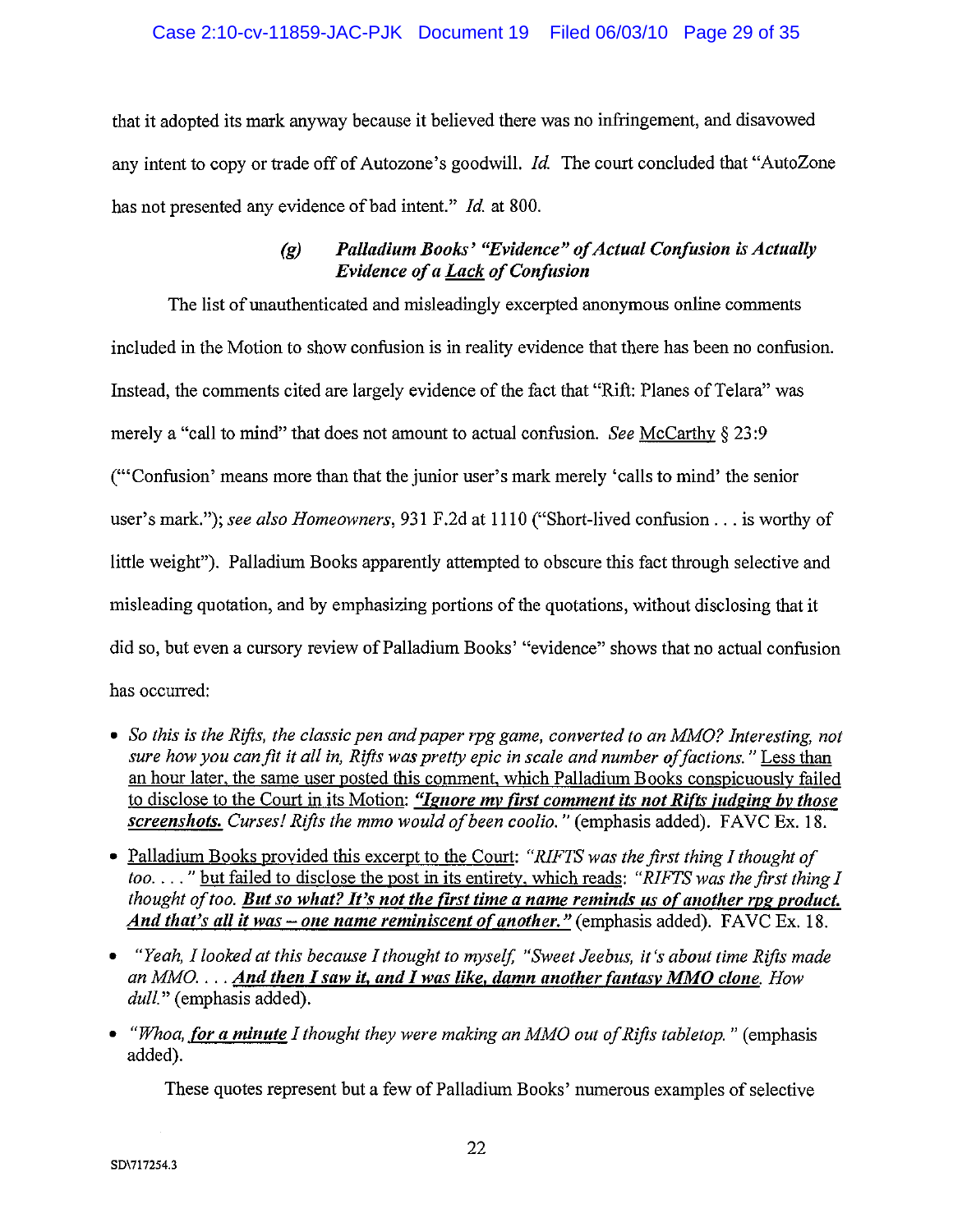### Case 2:10-cv-11859-JAC-PJK Document 19 Filed 06/03/10 Page 30 of 35

quotation that, in total, amount to a sadly transparent attempt to create evidence of actual confusion where none exists. The posts above illustrate that, at most, when these individuals first heard of the R:PoT Game it "called to mind" Palladium Books' RIFTS books. However, these quotes also provide ample evidence that the individuals *almost instantly realized* that the R:PoT Game is not associated with Palladium Books.

Palladium Books also tries to argue that "once the game is actually launched . . . the likelihood of confusion will be exponentially greater." Motion at 14. To the contrary, if there was to be any confusion (which there clearly was not), it would come soon after the game was *announced*, before gamers became aware of the content of the game and who produced it. As Palladium Books' own "evidence" demonstrates, when the game title was announcedapproximately a year before the game is due to be released—within "a minute" of looking at a preview of the game users were able to tell that it was not associated with Palladium Books. As "Rift: Planes of Telara" gains more widespread recognition, it will become even clearer to the gaming public that it is not associated with Palladium Books. Consequently, Palladium Books has failed to establish actual confusion, and any miniscule amount of "confusion" that may occur is likely to dramatically decrease over time.

#### $(h)$ Palladium Books' Claims of Imminent Expansion Into MMO **Games Is Highly Suspect and Unsupported**

Palladium Books argues repeatedly in its Motion that it intends to expand into the MMO game market, and "has been in negotiation for such a game this year with two major producers of such games." Motion at 3. There was no mention, however, of any such desire or negotiations to expand into the MMO market in the initial Complaint filed only a few weeks ago, nor was there any mention of these alleged negotiations on the Palladium Books website, that is until that website was suddenly revamped on May 19th, only a few days before this Motion was filed.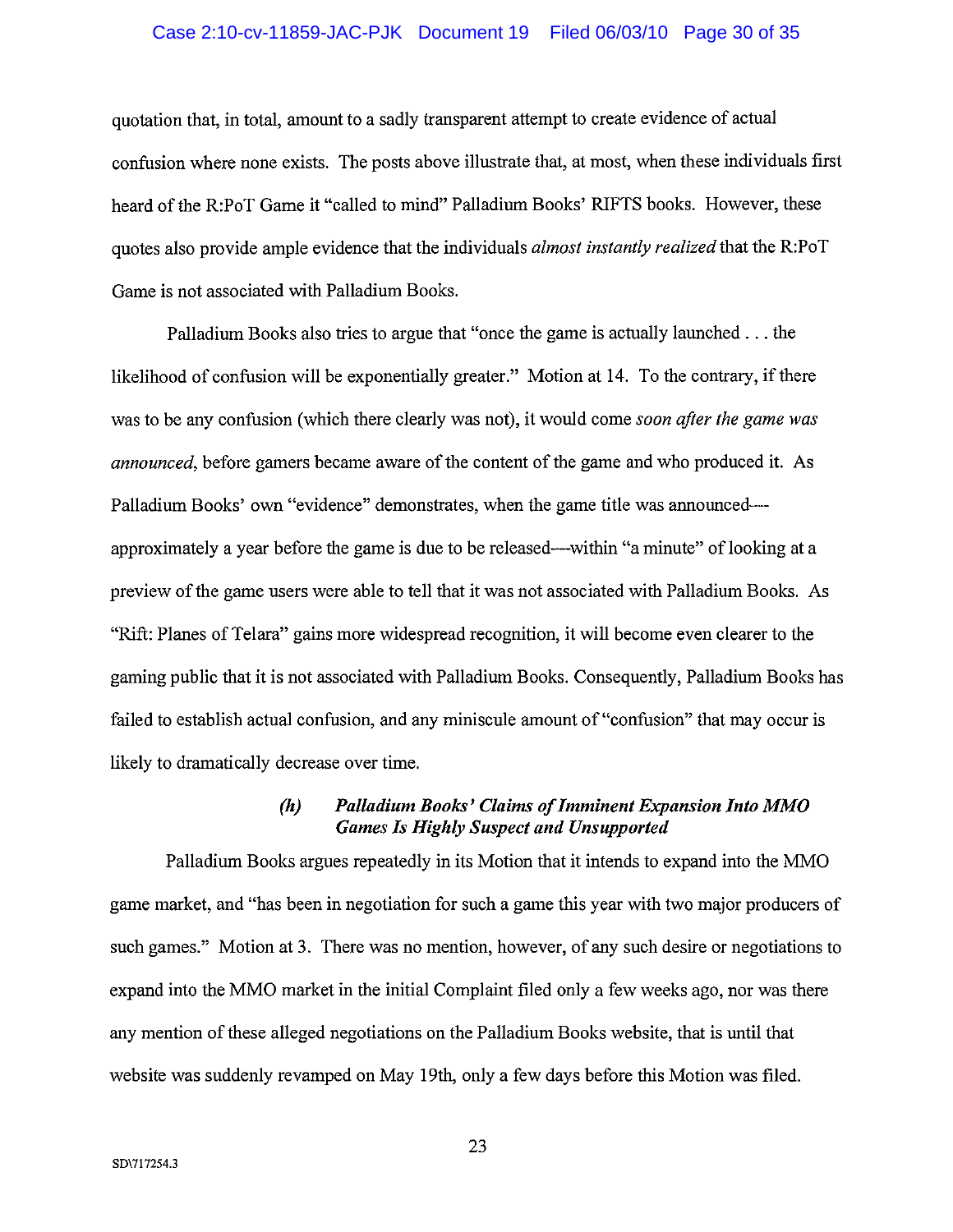Compare Ex. 2 with Ex. 4. It appears a little too convenient that Palladium Books now has intense negotiations and detailed expansion plans that suddenly appeared just in time to be included in its Motion. The Court should look with suspicion on these claims, and if the Court is inclined to credit them. Trion Worlds requests the opportunity to seek discovery before a ruling on the Motion. Such uncorroborated claims, appearing shortly before the filing of this motion, should not be relied upon to support an injunction.

#### $(i)$ **Marketing Channels**

Palladium Books claims that it "use[s] the internet as a, if not the, primary marketing and promotional tool." Motion at 15. That claim is not borne out by the facts, however, since Palladium Books had not updated or revised its webpage for the RIFTS products in over five *vears* (that is, until it updated the page a few days before filing its Motion to add claims that support its current arguments). Ex. 2. Palladium Books' main page about its company, Palladium Books, is even older, with its last update over nine years ago. Id. at 18. Clearly Palladium Books does not consider the internet to be even an ancillary, much less a primary, marketing tool for its RIFTS products, so this factor weighs against a likelihood of confusion.

#### Palladium Books Is Unlikely to Suffer Irreparable Harm and the Balance of D. **Equities Thus Favors Trion Worlds**

Palladium Books has not shown irreparable harm. First, Trion Worlds has not even sold anything yet. Thus, Palladium Books cannot argue diverted or lost sales, and the "potential" difficulty of proof of plaintiff's damages," see Motion at 20, is not present, since Palladium Books' financial damages are easy to compute: zero. Second, there is no plausible argument that Palladium Books' reputation and goodwill, such as they are, would be somehow harmed by a mistaken association with Trion Worlds. The premise of Palladium Books' injury to goodwill argument is that "the most corrosive and irreparable harm attributable to trademark infringement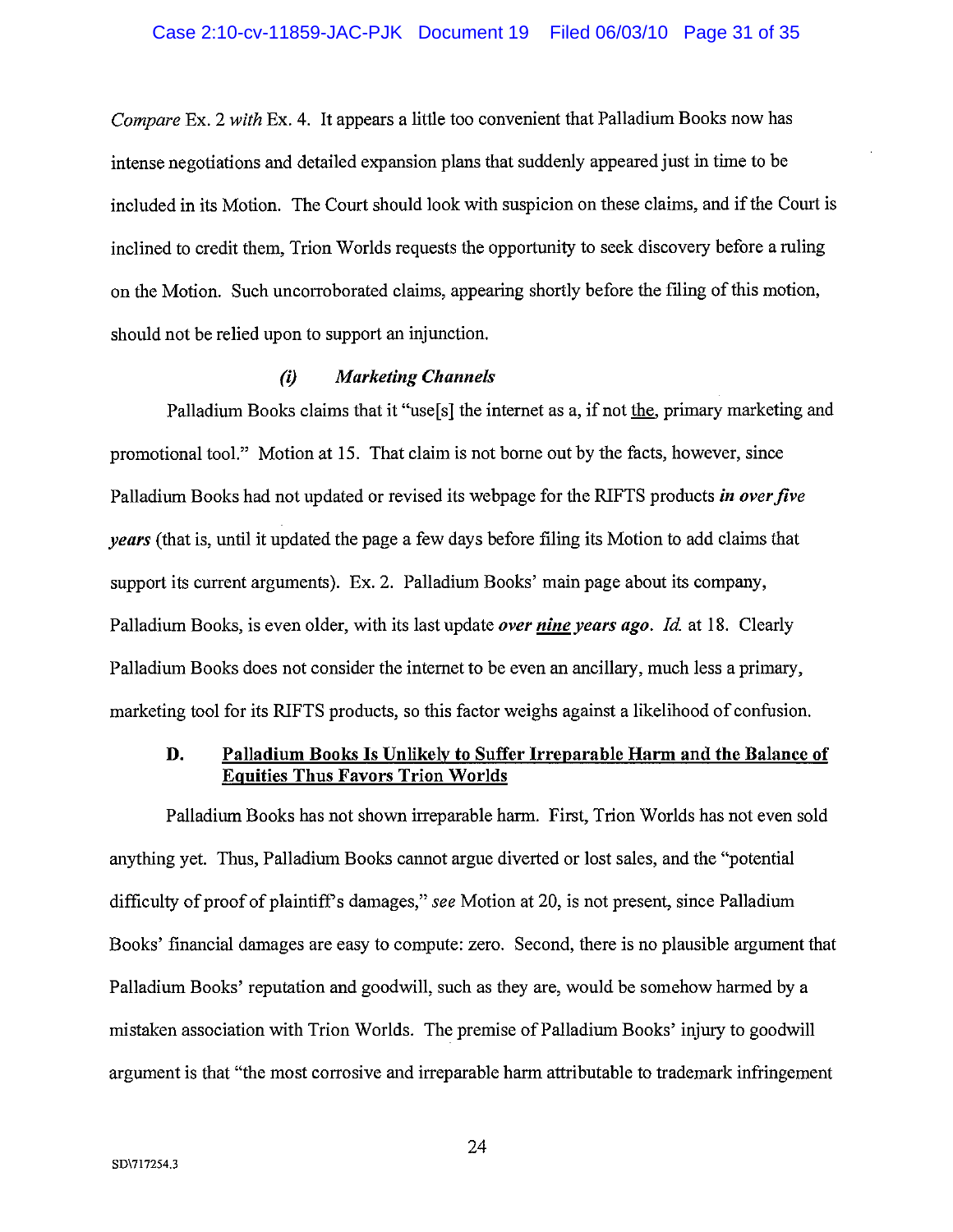### Case 2:10-cv-11859-JAC-PJK Document 19 Filed 06/03/10 Page 32 of 35

is the inability of the victim to control the nature and quality of the defendant's goods," but that theory of injury is simply inapplicable because there are no goods available for consumers to purchase.<sup>8</sup> Moreover, there is extensive third party use of this descriptive terms "Rift" or "Rifts," and Palladium Books cannot show that Trion Worlds' entry into this crowded field with a distinguishable descriptive use of the word "Rift" will cause irreparable harm.

Palladium Books, citing a single, unpublished case, argues that in trademark infringement cases, where a likelihood of success on the merits has been proven – which it has not been here – the Court need not consider any of the remaining three traditional injunctive relief factors. Motion at 20. The Supreme Court's decisions in *eBay, Inc. v. MercExchange, L.L.C.*, 547 U.S. 388 (2006) and *Winter* foreclose this argument, expressly rejecting any categorical presumption that a plaintiff in certain types of cases will always suffer irreparable harm upon the showing of a likelihood of success on the merits. See, e.g., eBay, 547 U.S. at 391, 393-94. As the Court stated in eBay, "traditional equitable principles do not permit such broad classifications." Id. at 393. Rather, courts actually must consider the remaining three factors, including considering the injury the plaintiff will suffer if it loses on the injunction but prevails on the merits. *Id.* at 391.<sup>9</sup> Accordingly, Palladium Books has not, and cannot, show any irreparable injury in this case.

Similarly, Palladium Books cannot credibly argue that the balance of harms is in its favor.

<sup>&</sup>lt;sup>8</sup> Moreover, Palladium Books has nowhere alleged that Trion Worlds' products will be inferior or low-quality, nor could it, as Trion Worlds is developing advanced, cutting-edge technology to be used in a rich and complex online gaming experience.

<sup>&</sup>lt;sup>9</sup> The *eBav* or *Winter* holdings are not limited to their facts. Courts in this Circuit and elsewhere have broadly applied those holdings that all four traditional injunction factors must always be considered, and can never be presumed, to all types of cases, including trademark cases. See, e.g., Salinger v. Colting, No. 09-2878-cv, 2010 WL 1729126, at \*7 (2d Cir. Apr. 30, 2010) ("nothing in the text or the logic of  $e$ Bay suggests that its rule is limited to patent cases. On the contrary, eBay strongly indicates that the traditional principles of equity  $\dots$  are the presumptive standard for injunctions in any context."); New York City Triathlon, LLC v. NYC Triathlon Club.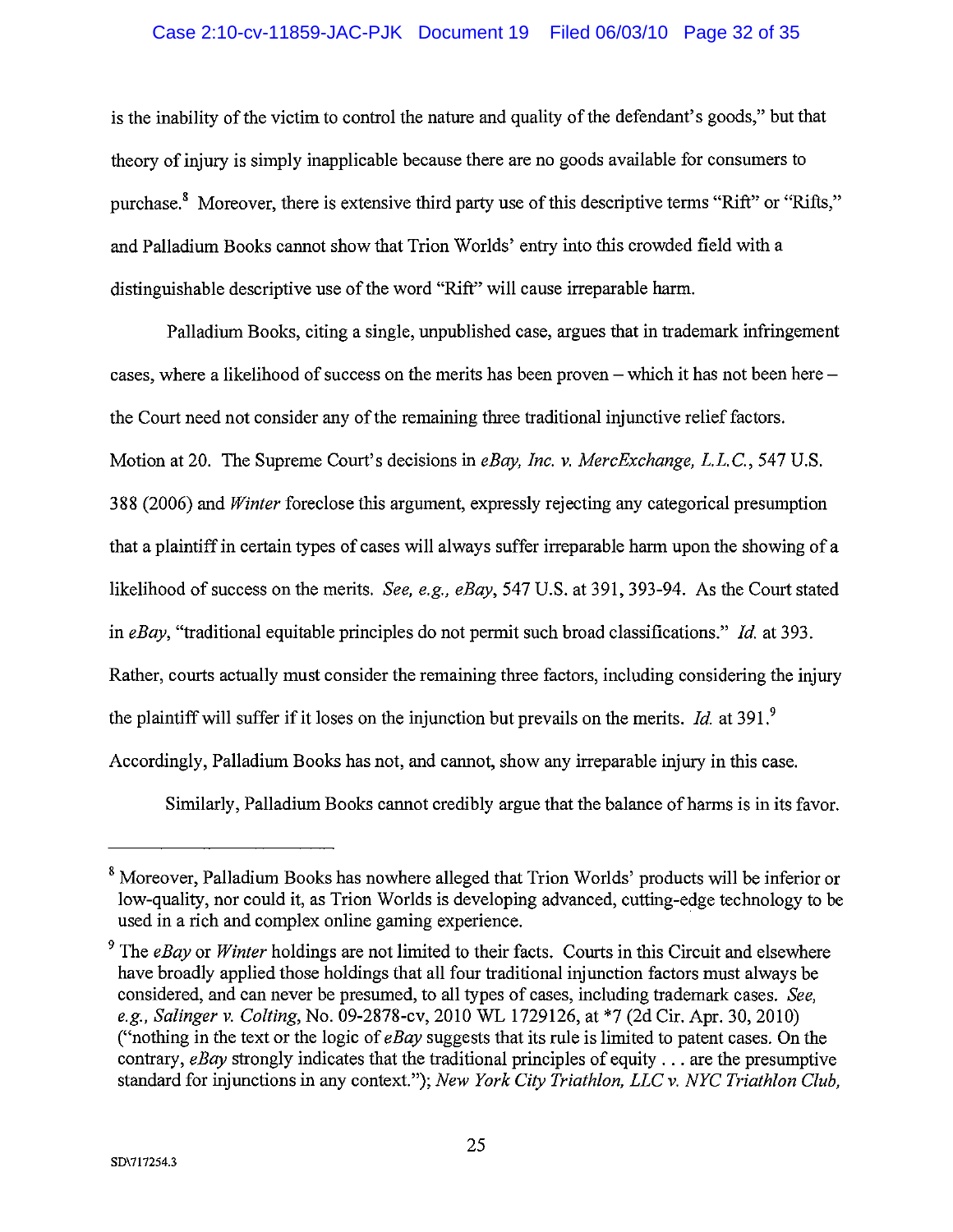### Case 2:10-cv-11859-JAC-PJK Document 19 Filed 06/03/10 Page 33 of 35

It has no financial damages, and there is no harm to its reputation (indeed, there may actually be a benefit). On the other hand, Trion Worlds is faced with losing the significant investments it has made in the R:PoT Game, all of which were incurred prior to the filing of this lawsuit. Accordingly, the balance of equities here clearly favors Trion Worlds.

#### Public Interest Would Not Be Served as There Is No Likelihood of Confusion E.

As detailed above, there is no likelihood of confusion given the differences in the marks and the sophistication of the gamer community. Accordingly, issuing a preliminary injunction would be against the public interest. See, e.g., Jimdi, Inc. v. Twin Bay Docs and Prods., Inc., 501 F. Supp. 2d 993, 1010 (W.D. Mich. 2007) (it is not in the public's interest to grant an injunction where the chance of confusion is insignificant).

#### A Substantial Bond Is Necessary and Appropriate as a Prerequisite to Any F. **Injunctive Relief**

The Court should require a substantial bond before any injunction becomes effective. Rule 65 provides that "[t] the court may issue a preliminary injunction  $\dots$  only if the movant gives security in an amount that the court considers proper to pay the costs and damages sustained by any party found to have been wrongfully enjoined." Fed. R. Civ. P. 65(c). While requiring a bond is left to the District Court's discretion, the Sixth Circuit has indicated that not requiring a bond is only appropriate where it "appear[s] that no material damage will ensue to [the defendant] from the failure of the District Judge to require [a] bond." *Urbain v. Knapp Bros. Mfg. Co.*, 217 F.2d 810, 816 (6th Cir. 1954); see also Roth v. Bank of Commw., 583 F.2d 527, 538-39 (6th Cir. 1978) (holding that it was error to fail to expressly consider the question of requiring a bond).

Here, Palladium Books cannot dispute that Trion Worlds will suffer extensive costs and damages if enjoined, both due to sums already expended in marketing and promoting its

Inc., No. 10-cv-1464(CM), 2010 WL 808885, at \*17 (S.D.N.Y. Mar. 9, 2010) (applying eBay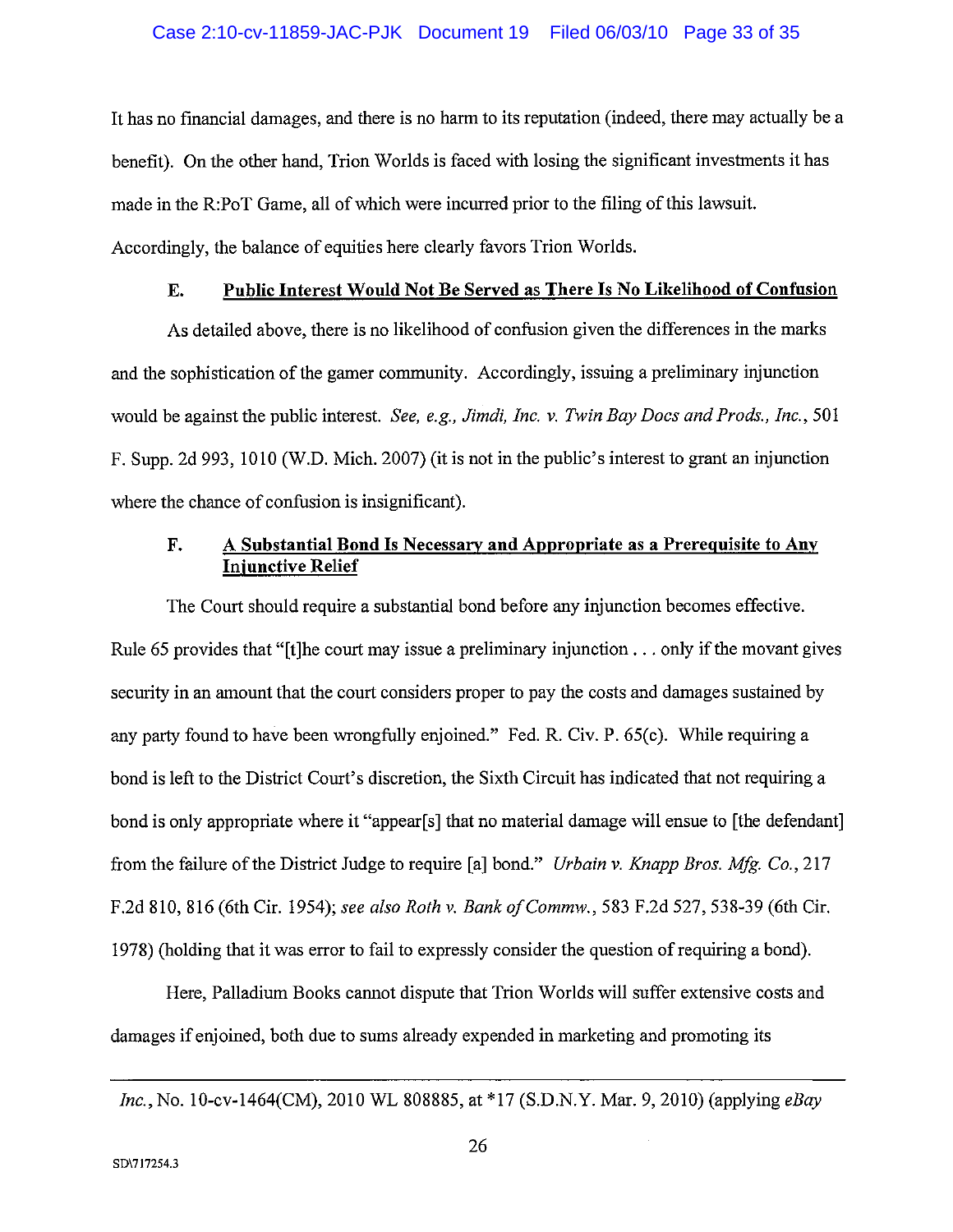### Case 2:10-cv-11859-JAC-PJK Document 19 Filed 06/03/10 Page 34 of 35

upcoming online gaming service and future losses that will be incurred. For example, Trion Worlds has invested over \$730,000 to promote "Rift: Planes of Telara" at the upcoming tradeonly E3 Expo on June 15, 2010. Dunne Decl. *[7]* (itemizing the expenditures). A significant portion of these expenditures are tied directly to the name "Rift: Planes of Telara" (e.g., a custom fabricated booth prominently featuring the name) such that enjoining Trion Worlds will cause immediate and concrete damage by depriving it of the value of these unrecoverable expenditures. *Id.* Trion Worlds will also suffer future damages, either as a result of being prohibited from engaging in marketing and advertising its chosen name entirely or having to start anew, incurring additional substantial expenses to select another name, which are estimated to be at least \$50,000.00. Id. 18.

Trion Worlds is entitled to compensation if it is determined that it was wrongfully enjoined. Security is especially critical here because Palladium Books may have very few, if any, assets from which Trion Worlds could be made whole if wrongfully enjoined. Ex. 6. Accordingly, Trion Worlds respectfully requests that Palladium Books be required to post a bond of at least \$550,000, pursuant to Rule 65(c), before any injunction becomes effective.

#### IV. **CONCLUSION**

For the foregoing reasons, Trion Worlds requests that the Court deny the Motion.

HONIGMAN MILLER SCHWARTZ AND COHN LLP /s/ Nicholas B. Gorga Nicholas B. Gorga (P72297) Attorney for Specially Appearing Trion Worlds, Inc. 2290 First National Building 660 Woodward Avenue Detroit, MI 48226  $(313)$  465-7000 ngorga@honigman.com

Dated: June 3, 2010

and Salinger in trademark case); Audi, 469 F.3d at 550 (applying eBay in trademark case).